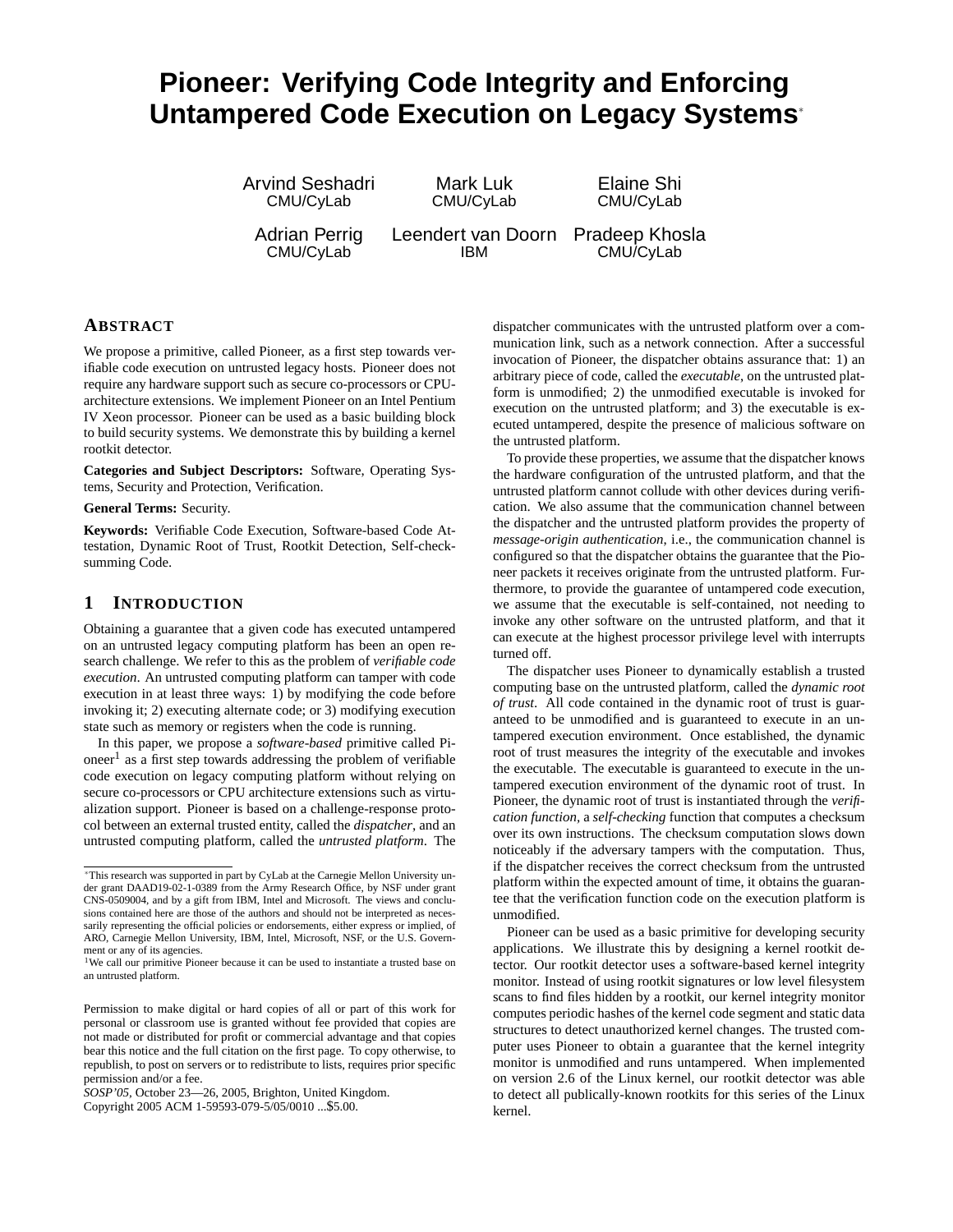An important property of Pioneer is that it enables softwarebased code attestation [21]. Code attestation allows a trusted entity, known as the *verifier*, to verify the software stack running on another entity, known as the *attestation platform*. The verifier and the attestation platform are usually different physical computing devices. A measurement agent on the attestation platform takes integrity measurements of the platform's software stack and sends them to the verifier. The verifier uses the integrity measurements obtained from the attestation platform to detect modifications in the attestation platform's software stack.

The Trusted Computing Group (TCG) has released standards for secure computing platforms, based on a tamper-resistant chip called the Trusted Platform Module (TPM) [24]. The verifier can use the TPM on the attestation platform to obtain the guarantee of load-time attestation, whereby the verifier obtains a guarantee of what code was loaded into the system memory initially. All code is measured before it is loaded and the measurements are stored inside the TPM. In response to an attestation request, the attestation platform sends the load-time measurements to the verifier.

The SHA-1 hash function is used as the measurement agent in TCG. The collision resistance property of SHA-1 has been compromised [25]. The adversary can exploit this vulnerability to create a good version and a malicious version of an executable with the same hash value. The adversary can then undetectably exchange the good copy of the executable with the malicious copy on the attestation platform. After obtaining the load-time measurements from the attestation platform, the verifier believes that the attestation platform loaded the good copy of the executable. In reality, the attestation platform has loaded the malicious copy. Hence, the load-time attestation guarantee provided by TCG does not hold anymore. Also, other systems that rely on the load-time attestation provided by TCG such as Terra, Intel's LaGrande Technology and AMD's Pacifica are compromised as well [4, 11, 12].

It is not possible to update the TCG measurement agent using software methods. The only way to update is to physically replace hardware. TCG is designed this way to prevent an adversary from replacing the measurement agent with a malicious version. However, this also means that whenever the cryptographic primitives used by TCG are compromised, the only way to re-secure already deployed systems is to physically replace their hardware.

The software-based code attestation provided by Pioneer does not require any hardware extensions to the attestation platform. The verifier depends on Pioneer to guarantee the verifiably correct execution of the measurement agent. Pioneer-based code attestation has three main advantages: 1) it can be updated using software methods if the underlying primitives are compromised, 2) it works on legacy systems that lack secure co-processors or other hardware enhancements to protect the measurement agent from a malicious attestation platform, and 3) it provides the property of *run-time attestation*, i.e., the verifier can verify the integrity of software running on the attestation platform at the present time. Run-time attestation provides a stronger guarantee than the TCG-based load-time attestation, since software can be compromised by dynamic attacks after loading.

The paper is organized as follows. Section 2 describes the problem we address, our assumptions, and attacker model. In Section 3, we give an overview of Pioneer. We then describe the design of the verification function and its implementation on the Intel Pentium IV Xeon processor in Sections 4 and 5, respectively. Section 6 describes our kernel rootkit detector. We discuss related work in Section 7 and conclude in Section 8.

# **2 PROBLEM DEFINITION, ASSUMPTIONS & ATTACKER MODEL**

In this section, we describe the problem we address, discuss the assumptions we make, and describe our attacker model.

### **2.1 Problem Definition**

We define the problem of *verifiable code execution*, in which the dispatcher wants a guarantee that some arbitrary code has executed untampered on an untrusted external platform, even in the presence of malicious software on the external platform.

The untrusted platform has a self-checking function, called the verification function. The dispatcher invokes the verification function by sending a challenge to the untrusted platform. The verification function returns a checksum to the dispatcher. The dispatcher has a copy of the verification function and can independently verify the checksum. If the checksum returned by the untrusted platform is correct and is returned within the expected time, the dispatcher obtains the guarantee that a dynamic root of trust exists on the untrusted platform. The code in the dynamic root of trust measures the executable, sends the measurement to the dispatcher, and invokes the executable. The executable runs in an untampered execution environment, which was set up as part of instantiating the dynamic root of trust. The dispatcher can verify the measurement since it has a copy of the executable. Taken together, the correctness of the checksum and correctness of the executable measurement provide the guarantee of verifiable code execution to the dispatcher.

Even if malicious software runs on the untrusted platform, it cannot tamper with the execution of the executable. The adversary can perform an active DoS attack and thwart Pioneer from being run at all. However, the adversary cannot cheat by introducing a false negative, where the correct checksum value has been reported within the expected time to the dispatcher, without the correct code executing on the untrusted platform.

### **2.2 Assumptions**

We assume that the dispatcher knows the exact hardware configuration of the untrusted platform, including the CPU model, the CPU clock speed, and the memory latency. We also assume that the CPU of the untrusted platform is not overclocked. In addition, the untrusted platform has a single CPU, that does not have support for Symmetric Multi-Threading (SMT). For the x86 architecture, we also assume that the adversary does not generate a System Management Interrupt (SMI) on the untrusted platform during the execution of Pioneer.

We assume the communication channel between the dispatcher and the untrusted platform provides message-origin authentication i.e., the dispatcher is guaranteed that all Pioneer packets it receives originate at the untrusted platform. Also, we assume that the untrusted platform can only communicate with the dispatcher during the time Pioneer runs. Equivalently, the dispatcher can detect the untrusted platform attempting to contact other computing platforms. We make this assumption to eliminate the *proxy attack*, where the untrusted platform asks a faster computing device (proxy), to compute the checksum on its behalf.

Assuming that the untrusted platform has only one wired communication interface, we can provide message-origin authentication and eliminate the proxy attack by physically connecting the untrusted platform to dispatcher with a cable. Also, if the untrusted platform can only communicate over a Local Area Network (LAN), the network administrators can configure the network switches such that any packets sent by the untrusted platform will reach only the dispatcher.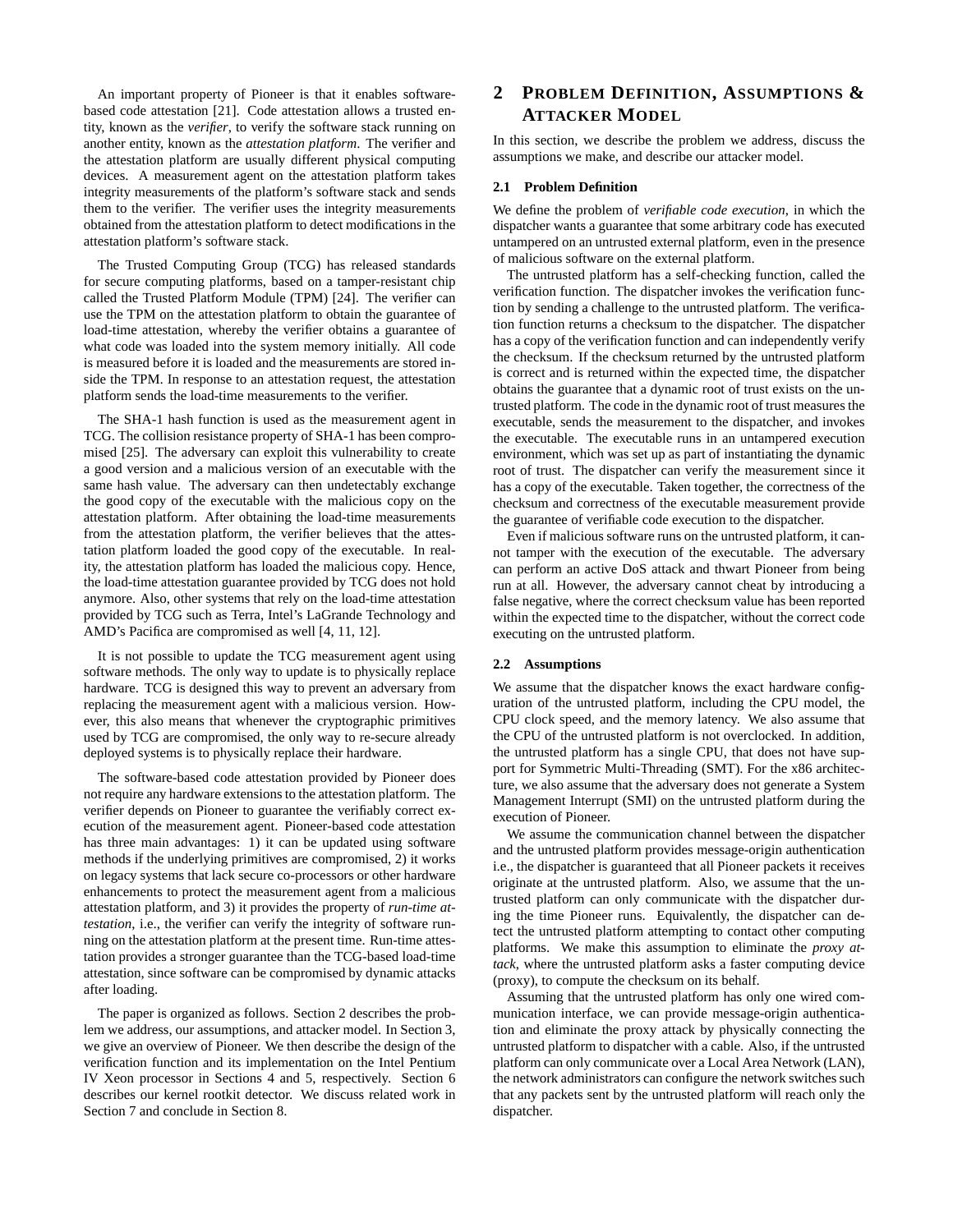# **2.3 Attacker Model**

We assume an adversary who has complete control over the software of the untrusted platform. In other words, the adversary has administrative privileges and can tamper with all software on the untrusted platform including the OS. However, we assume that the adversary does not modify the hardware on the untrusted platform. For example, the adversary does not load malicious firmware onto peripheral devices such as network cards or disk controllers, or replace the CPU with a faster one. In addition, the adversary does not perform DMA-based attacks like scheduling a DMA-write causing a benign peripheral device to overwrite the executable between the time of measurement and time of invocation.

# **3 PIONEER OVERVIEW**

In this section, we give an overview of the verification function and describe the challenge-response protocol used to set up a dynamic root of trust on the execution platform and to obtain the guarantee of verifiable code execution.

# **3.1 The verification function**

The verification function is the central component of the Pioneer system. It is responsible for performing an integrity measurement on the executable, setting up an execution environment for the executable that ensures untampered execution, and invoking the executable. As Figure 1 shows, the verification function has three parts: a checksum code, a hash function and a send function.



**Figure 1: Overview of Pioneer. The numbers represent the temporal ordering of events.**

**Checksum code.** The checksum code computes a checksum over the entire verification function, and sets up an execution environment in which the send function, the hash function and the executable are guaranteed to run untampered by any malicious software on the untrusted platform. The checksum code computes a fingerprint of the verification function, i.e., if even a single byte of the verification function code is different, the checksum will be different with a high probability. Thus, a correct checksum provides a guarantee to the dispatcher that the verification function code is unmodified. However, an adversary could attempt to manipulate the checksum computation to forge the correct checksum value in spite of having modified the verification function. For example, the adversary could detect when the checksum code reads the altered memory locations and redirect the read to other memory locations where the adversary has stored the correct values. To detect such manipulations, we construct the verification function such that if an adversary tries to manipulate the checksum computation, the computation time will noticeably increase. Thus, a correct checksum obtained within the expected amount of time is a guarantee to the dispatcher that the verification function code on the untrusted platform is unmodified and that there is an environment for untampered execution on the untrusted platform. In other words, the dispatcher obtains the guarantee that there is a dynamic root of trust on the untrusted platform.

**Hash function.** We use SHA-1 as the hash function to perform the integrity measurement of the executable. Although the collision resistance property of SHA-1 has been compromised, we rely on the second-preimage collision resistance property for which SHA-1 is still considered secure. To achieve this property, we design the hash function so that it computes the hash of the executable as a function of a nonce that is sent by the dispatcher. Thus, the adversary cannot take advantage of the compromised collision resistance property of SHA-1 to create to two different copies of the executable both of which have the same hash value. After the measurement, the hash function invokes the executable.

Send function. The send function returns the checksum and integrity measurement to the dispatcher over the communication link.

# **3.2 The Pioneer Protocol**

The dispatcher uses a challenge-response protocol to obtain the guarantee of verifiable code execution on the untrusted platform. The protocol has two steps. First, the dispatcher obtains an assurance that there is a dynamic root of trust on the untrusted platform. Second, the dispatcher uses the dynamic root of trust to obtain the guarantee of verifiable code execution.

| 1. | D:                     | $t_1 \leftarrow$ current time, <i>nonce</i> $\stackrel{R}{\leftarrow} \{0,1\}^n$ |
|----|------------------------|----------------------------------------------------------------------------------|
|    | $D \rightarrow P$ :    | $\langle$ <i>nonce</i> $\rangle$                                                 |
| 2. | $P \cdot$              | $c \leftarrow$ Checksum( <i>nonce</i> , P)                                       |
|    | 3. $P \rightarrow D$ : | $\langle c \rangle$                                                              |
|    | $\mathbf{D}$ .         | $t_2 \leftarrow$ current time                                                    |
|    |                        | if $(t_2 - t_1 > \Delta t)$ then exit with failure                               |
|    |                        | else verify checksum c                                                           |
|    | P:                     | $h \leftarrow$ Hash( <i>nonce</i> , E)                                           |
|    | 5. $P \rightarrow D$ : | $\langle h \rangle$                                                              |
|    | D:                     | verify measurement result h                                                      |
| 6. | $P \cdot$              | transfer control to $E$                                                          |
|    | $E \rightarrow D$      | $\langle$ result (optional) $\rangle$                                            |
|    |                        |                                                                                  |

# **Figure 2: The Pioneer protocol. The numbering of events is the same as in Figure 1. D is the dispatcher, P the verification function, and E is the executable.**

We describe the challenge-response protocol in Figure 2. The dispatcher first sends a challenge containing a random nonce to the untrusted platform, initiating the checksum computation of the verification function. The untrusted platform uses the checksum code that is part of the verification function to compute the checksum. The checksum code also sets up an execution environment to ensure that the send function, the hash function and the executable can execute untampered. After computing the checksum, the checksum code invokes the send function to return the checksum to the dispatcher. The dispatcher has a copy of the verification function and can independently verify the checksum. Also, since the dispatcher knows the exact hardware configuration of the untrusted platform, the dispatcher knows the expected time duration of the checksum computation. After the send function returns the checksum to the dispatcher, it invokes the hash function. The hash function measures the executable by computing a hash over it as a function of the dispatcher's nonce and returns the hash of the executable to the dispatcher using the send function. The dispatcher also has a copy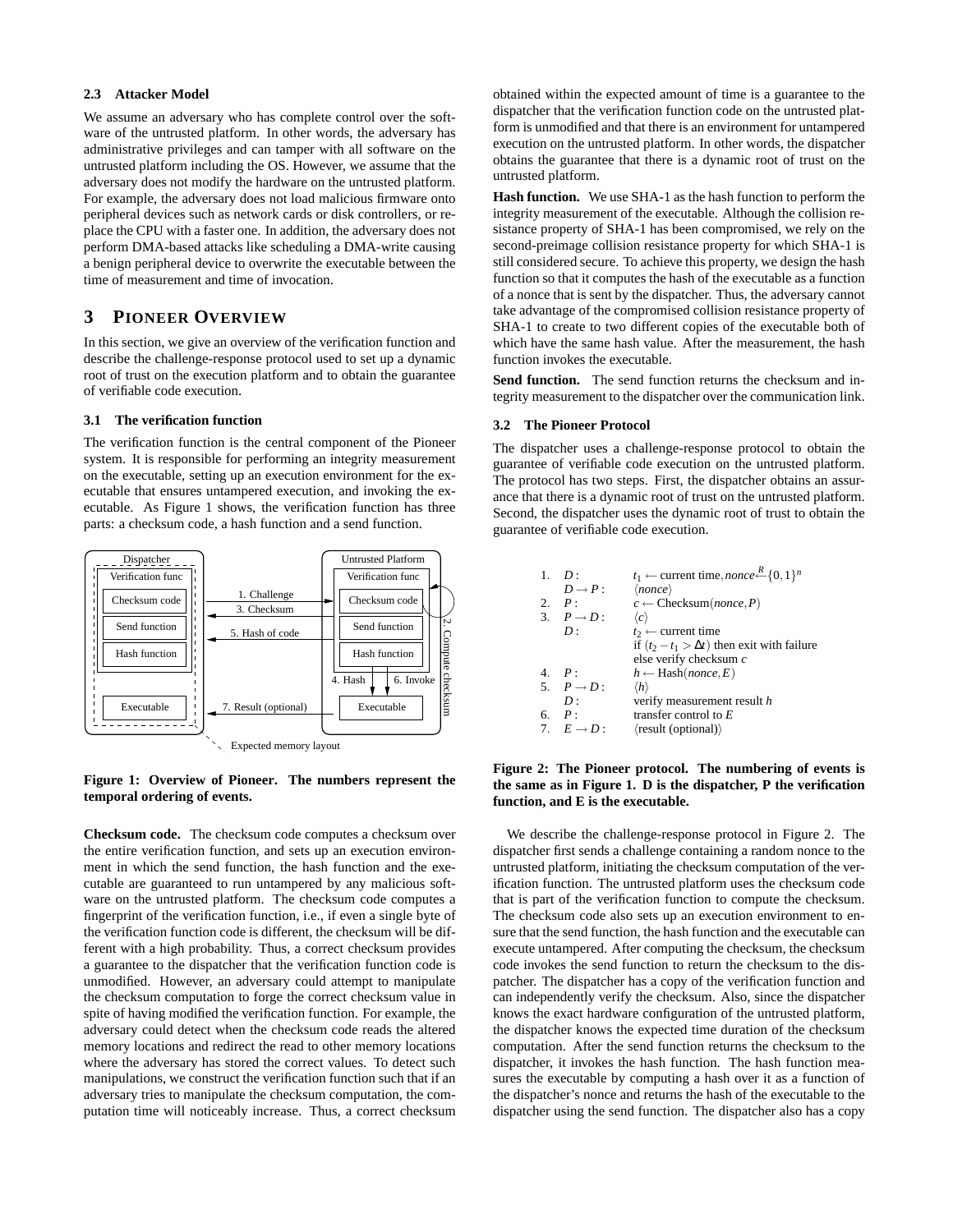of the executable and can independently verify the hash value. The hash function then invokes the executable, which optionally returns the execution result to the dispatcher.

# **4 DESIGN OF THE CHECKSUM CODE**

In this section, we discuss the design of the checksum code that is part of the verification function. The design is presented in a CPUarchitecture-independent manner. First, we discuss the properties of the checksum code, and explain how we achieve these properties and what attacks these properties can prevent or help detect. Then, we explain how we set up an execution environment in which the hash function, the send function and the executable execute untampered. In Section 5, we shall describe how to implement the checksum code on an Intel Pentium IV Xeon processor.

#### **4.1 Required Properties of the Checksum Code**

The checksum code has to be constructed such that adversarial tampering results in either a wrong checksum or a noticeable time delay. We now describe the required properties of the checksum code and explain how these properties achieve the goals mentioned above.

**Time-optimal implementation.** Our checksum code needs to be the checksum code sequence with the fastest running time; otherwise the adversary could use a faster implementation of the checksum code and use the time saved to forge the checksum. Unfortunately, it is an open problem to devise a proof of optimality for our checksum function. Promising research directions to achieve a proof of optimality are tools such as Denali [15] or superopt [10] that automatically generate the most optimal code sequence for basic code blocks in a program. However, Denali currently only optimizes simple code that can be represented by assignments, and superopt would not scale to the code size of our checksum function.

To achieve a time-optimal implementation, we use simple instructions such as add and xor that are challenging to implement faster or with fewer operations. Moreover, the checksum code is structured as code blocks such that operations in one code block are dependent on the result of operations in the previous code block. This prevents operation reordering optimizations across code blocks.

**Instruction sequencing to eliminate empty issue slots.** Most modern CPUs are superscalar, i.e., they issue multiple instructions in every clock cycle. If our checksum code does not have a sufficient number of issuable instructions every clock cycle, then one or more instruction issue slots will remain empty. An adversary could exploit an empty issue slot to execute additional instructions without overhead. To prevent such an attack, we need to arrange the instruction sequence of the checksum code so that the processor issue logic always has a sufficient number of issuable instructions for every clock cycle. Note that we cannot depend solely on the processor out-of-order issue logic for this since it is not guaranteed that the out-of-order issue logic will always be able to find a sufficient number of issuable instructions.

**CPU state inputs.** The checksum code is self-checksumming, i.e., it computes a checksum over its own instruction sequence. The adversary can modify the checksum code so that instead of checksumming its own instructions, the adversary's checksum code computes a checksum over a correct copy of the instructions that is stored elsewhere in memory. We call this attack a *memory copy attack*. This attack is also mentioned by Wurster et al. in connection with their attack on software tamperproofing [28]. The adversary can perform the memory copy attack in three different ways: 1) as shown in Figure 3(b), the adversary executes an altered checksum function from the correct location in memory, but computes the checksum over a correct copy of the checksum function elsewhere in memory; 2) as shown in Figure 3(c), the adversary does not move the correct checksum code, but executes its modified checksum code from other locations in memory; or 3) the adversary places both the correct checksum code and its modified checksum code in memory locations that are different from the memory locations where the correct checksum code originally resided, as shown in Figure 3(d).

It is obvious from the above description that when the adversary performs a memory copy attack, either the adversary's Program Counter (PC) value or the data pointer value or both will differ from the correct execution. We cause the adversary to suffer an execution time overhead for the memory copy attack by incorporating both the PC and the data pointer value into the checksum. In a memory copy attack, the adversary will be forced to forge one or both of these values in order to generate the correct checksum, leading to an increase in execution time.

Both the PC and the data pointer hold virtual addresses. The verification function is assumed to execute from a range of virtual addresses that is known to the dispatcher. As a result, the dispatcher knows the excepted value of the PC and the data pointer and can compute the checksum independently.



**Figure 3: Memory copy attacks. PC refers to the program counter, DP refers to the data pointer, V.func refers to the verification function, and Mal. func refers to the malicious verification function.**

**Iterative checksum code.** As Figure 4 shows, the checksum code consists of three parts; the initialization code, the checksum loop and the epilog code. The most important part is the checksum loop. Each checksum loop reads one memory location of the verification function and updates the running value of the checksum with the memory value read, a pseudo-random value and some CPU state in-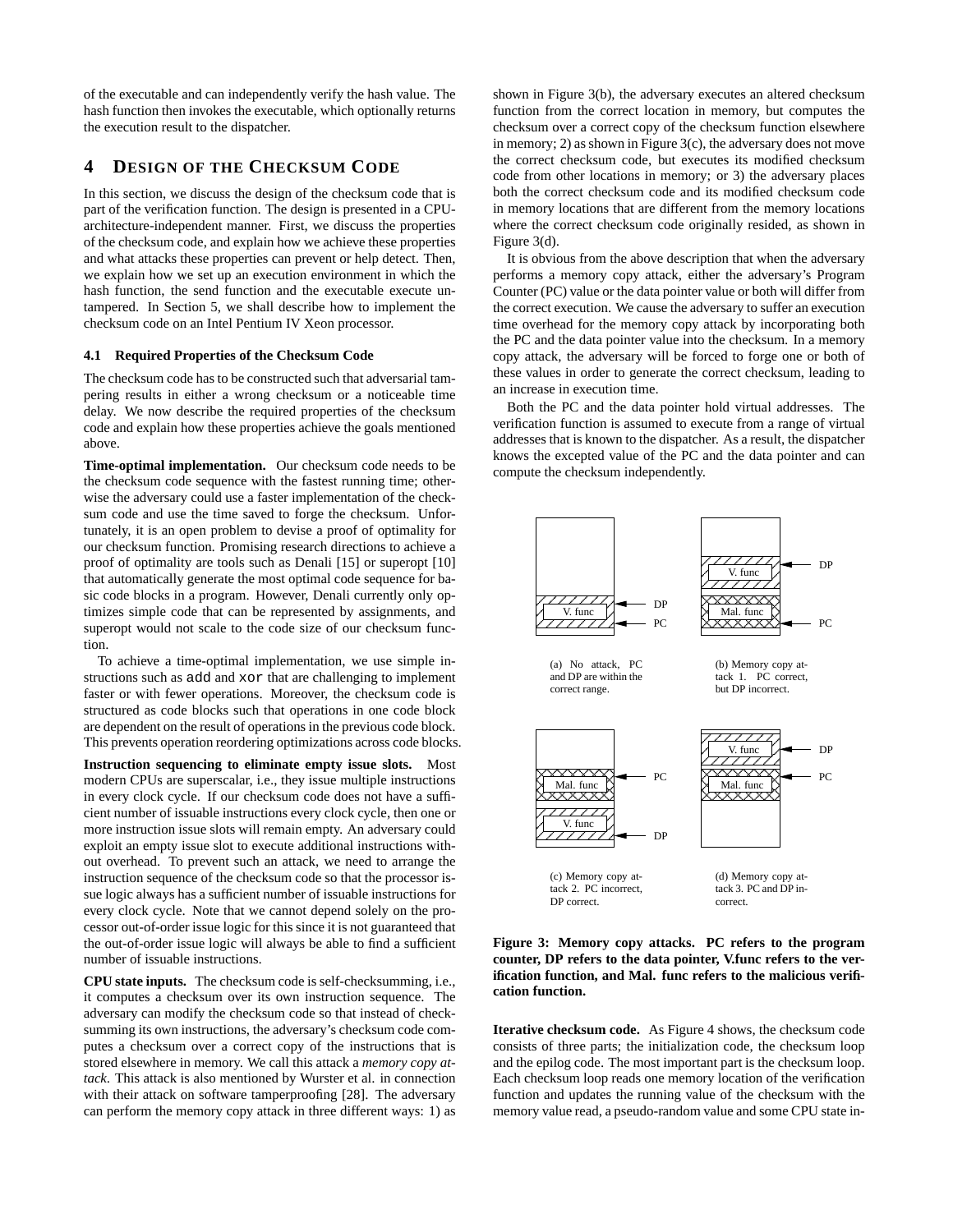

**Figure 4: Functional structure of the verification function. The checksum code consists of an initialization code, the checksum loop which computes the checksum, and the epilog code that runs after the checksum loop but before the send function.**

formation. If the adversary alters the checksum function but wants to forge a correct checksum output, it has to manipulate the values of one or more of the inputs in every iteration of the checksum code, causing a constant time overhead per iteration.

**Strongly-ordered checksum function.** A *strongly-ordered function* is a function whose output differs with high probability if the operations are evaluated in a different order. A strongly-ordered function requires an adversary to perform the same operations on the same data in the same sequence as the original function to obtain the correct result. For example, if  $a_1$ ,  $a_2$ ,  $a_3$ ,  $a_4$  and  $a_5$  are random inputs, the function  $a_1 \oplus a_2 + a_3 \oplus a_4 + a_5$  is strongly-ordered. We use a strongly ordered function consisting of alternate add and xor operations for two reasons. First, this prevents parallelization, as at any step of the computation the current value is needed to compute the succeeding values. For example, the correct order of evaluating the function  $a_1 \oplus a_2 + a_3 \oplus a_4$  is  $(((a_1 \oplus a_2) + a_3) \oplus a_4)$ . If the adversary tries to parallelize the computation by computing the function in the order  $((a_1 \oplus a_2) + (a_3 \oplus a_4))$ , the output will be different with high probability. Second, the adversary cannot change the order of operations in the checksum code to try to speed up the checksum computation. For example, if the adversary evaluates  $a_1 \oplus a_2 + a_3 \oplus a_4$  in the order  $(a_1 \oplus (a_2 + (a_3 \oplus a_4)))$ , the output will be different with high probability.

In addition to using a strongly ordered checksum function, we also rotate the checksum. Thus, the bits of the checksum change their positions from one iteration of the checksum loop to the next, which makes our checksum function immune to the attack against the Genuinity function that we point out in our earlier paper [21].

**Small code size.** The size of the checksum loop needs to be small for two main reasons. First, the code needs to fit into the processor cache to achieve a fast and deterministic execution time. Second, since the adversary usually has a constant overhead per iteration, the relative overhead increases with a smaller checksum loop.

**Low variance of execution time.** Code execution time on modern CPUs is non-deterministic for a number of reasons. We want a low variance for the execution time of the checksum code so that the dispatcher can easily find a threshold value for the correct execution time. We leverage three mechanisms to reduce the execution time variance of the checksum code. One, the checksum code executes at the highest privilege CPU privilege level with all maskable interrupts turned off, thus ensuring that no other code can run when the checksum code executes. Two, the checksum code is small enough to fit completely inside the CPU's L1 instruction cache. Also, the memory region containing the verification function is small enough to fit inside the CPU's L1 data cache. Thus, once the CPU caches are warmed up, no more cache misses occur. The time taken to warm up the CPU caches is a small fraction of the total execution time. As a result, the variance in execution time caused by cache misses during the cache warm-up period is small. Three, we sequence the instructions of the checksum code such that a sufficient number of issuable instructions are available at each clock cycle. This eliminates the non-determinism due to out-of-order execution. As we show in our results in Section 5.3, the combination of the above three factors leads to a checksum code with very low execution time variance.

**Keyed-checksum.** To prevent the adversary from pre-computing the checksum before making changes to the verification function, and to prevent the replaying of old checksum values, the checksum needs to depend on a unpredictable challenge sent by the dispatcher. We achieve this in two ways. First, the checksum code uses the challenge to seed a Pseudo-Random Number Generator (PRNG) that generates inputs for computing the checksum. Second, the challenge is also used to initialize the checksum variable to a deterministic yet unpredictable value.

We use a T-function as the PRNG [18]. A T-function is a function from n-bit words to n-bit words that has a single cycle length of 2*<sup>n</sup>* . That is, starting from any n-bit value, the T-function is guaranteed to produce all the other  $2^n - 1$  n-bit values before starting to repeat the values. The T-function we use is  $x \leftarrow x + (x^2 \vee 5) \text{ mod } 2^n$ , where ∨ is the bitwise-or operator. Since every iteration of the checksum code uses one random number to avoid repetition of values from the T-function, we have to ensure that the number of iterations of the checksum code is less than 2*<sup>n</sup>* when we use an n-bit T-function. We use  $n = 64$  in our implementation to avoid repetition.

It would appear that we could use a Message Authentication Code (MAC) function instead of the simple checksum function we use. MAC functions derive their output as a function of their input and a secret key. We do not use a MAC function for two reasons. First, the code of current cryptographic MAC functions is typically large, which is against our goal of a small code size. Also, MAC functions have much stronger properties than what we require. MAC functions are constructed to be resilient to MACforgery attacks. In a MAC-forgery attack, the adversary knows a finite number of (data, MAC(data)) tuples, where each MAC value is generated using the same secret key. The task of the adversary is to generate a MAC for a new data item that will be valid under the unknown key. It is clear that we do not require resilience to the MAC forgery attack, as the nonce sent by the Pioneer dispatcher is not a secret but is sent in the clear. We only require that the adversary be unable to pre-compute the checksum or replay old checksum values.

**Pseudo-random memory traversal.** The adversary can keep a correct copy of any memory locations in the verification function it modifies. Then, at the time the checksum code tries to read one of the modified memory locations, the adversary can redirect the read to the location where the adversary has stored the correct copy. Thus, the adversary's final checksum will be correct. We call this attack the *data substitution attack*. To maximize the adversary's time overhead for the data substitution attack, the checksum code reads the memory region containing the verification function in a pseudo-random pattern. A pseudo-random access pattern prevents the adversary from predicting which memory read(s) will read the modified memory location(s). Thus, the adversary is forced to monitor every memory read by the checksum code. This approach is similar to our earlier work in SWATT [21].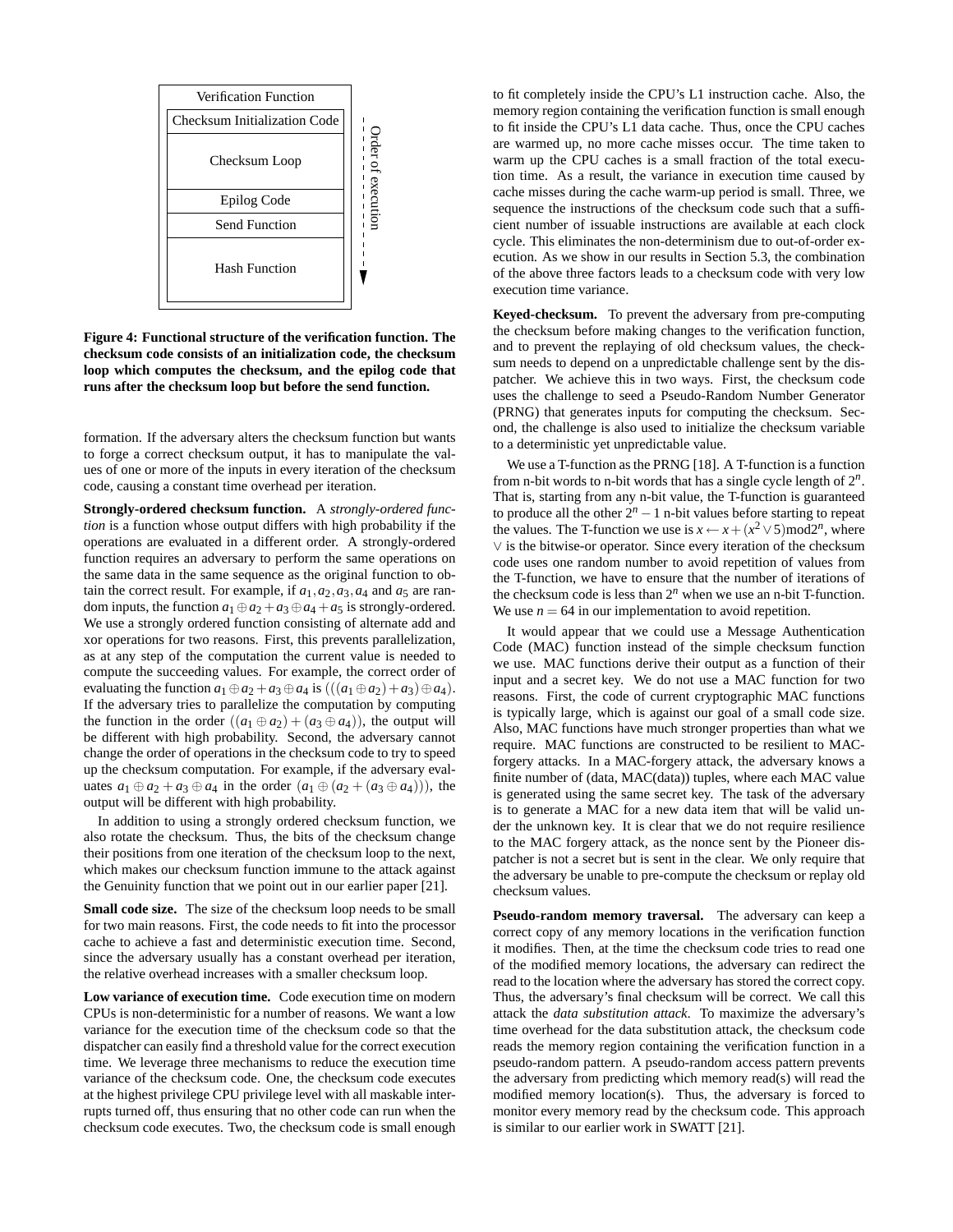We use the result of the Coupon Collector's Problem to guarantee that the checksum code will read every memory location of the verification function with high probability, despite the pseudo-random memory access pattern. If the size of the verification function is *n* words, the result of the Coupon Collector's Problem states: if *X* is the number of memory reads required to read each of the *n* words at least once, then  $Pr[X > cn \ln n] \le n^{-c+1}$ . Thus, after  $O(n \ln n)$ memory reads, each memory location is accessed at least once with high probability.

#### **4.2 Execution Environment for Untampered Code Execution**

We now explain how the checksum code sets up an untampered environment for the hash function, the send function, and the executable.

**Execution at highest privilege level with maskable interrupts turned off.** All CPUs have an instruction to disable maskable interrupts. Executing this instruction changes the state of the interrupt enable/disable bit in the CPU condition codes (flags) register. The disable-maskable-interrupt instruction can only be executed by code executing at the highest privilege level. The initialization code, which runs before the checksum loop (see Figure 4), executes the disable-maskable-interrupt instruction. If the checksum code is executing at the highest privilege level, the instruction execution proceeds normally and the interrupt enable/disable flag in the flags register is set to the disable state. If the checksum code is executing at lower privilege levels one of two things can happen: 1) the disablemaskable-interrupts instruction fails and the status of the interrupt enable/disable flag is not set to disable, or 2) the disable-maskable-interrupt instruction traps into software that runs at the highest privilege level. Case 2 occurs when the checksum code is running inside a virtual machine (VM). Since we assume a legacy computer system where the CPU does not have support for virtualization, the VM must be created using a softwarebased virtual machine monitor (VMM) such as VMware [2]. The VMM internally maintains a copy of the flags register for each VM. When the VMM gains control as a result of the checksum code executing the disable-maskable-interrupt instructions, the VMM changes the state of the interrupt enable/disable flag in the copy of the flags register it maintains for the VM and returns control to the VM. This way, the actual CPU flags register remains unmodified.

We incorporate the flags register into the checksum in each iteration of the checksum loop. Note that the adversary cannot replace the flags register with an immediate since the flags register contains status flags, such as the carry and zero flag, whose state changes as a result of arithmetic and logical operations. If the adversary directly tries to run the checksum code at privilege levels lower than the highest privilege level, the final checksum will be wrong since the interrupt enable/disable flag will not be set to the disable state. On the other hand, if the adversary tries to cheat by using a software VMM, then each read of the flags register will trap into the VMM or execute dynamically generated code, thereby increasing the adversary's checksum computation time. In this way, when the dispatcher receives the correct checksum within the expected time, it has the guarantee that the checksum code executed at the highest CPU privilege level with all maskable interrupts turned off. Since the checksum code transfers control to the hash function and the hash function in turn invokes the executable, the dispatcher also obtains the guarantee that both the hash function and executable will run at the highest CPU privilege level with all maskable interrupts turned off.



**Figure 5: The stack trick. A part of the checksum (6 words long in the figure) is on the stack. The stack pointer is randomly moved to one of the locations between the markers by each iteration of the checksum code. Note that the stack pointer never points to either end of the checksum.**

**Replacing exception handlers and non-maskable interrupt handlers.** Unlike maskable interrupts, exceptions and non-maskable interrupts cannot be temporarily turned off. To ensure that the hash function and executable will run untampered, we have to guarantee that the exception handlers and the handlers for non-maskable interrupts are non-malicious. We achieve this guarantee by replacing the existing exception handlers and the handlers for non-maskable interrupts with our own handlers in the checksum code. Since both the hash function and the executable operate at the highest privilege level, they should not cause any exceptions. Also, non-maskable interrupts normally indicate catastrophic conditions, such as hardware failures, which are low probability events. Hence, during normal execution of the hash function and the executable, neither non-maskable interrupts nor exceptions should occur. Therefore, we replace the existing exception handlers and handlers for nonmaskable interrupts with code that consists only of an *interrupt return* instruction (e.g., iret on x86). Thus, our handler immediately returns control to whatever code was running before the interrupt or exception occurred.

An intriguing problem concerns where in the checksum code we should replace the exception and non-maskable interrupt handlers. We cannot do this in the checksum loop since the instructions that replace the exception and non-maskable interrupt handlers do not affect the value of the checksum. Thus, the adversary can remove these instructions and still compute the correct checksum within the expected time. Also, we cannot place the instructions to replace the exception and non-maskable interrupt handlers in the initialization code, since the adversary can skip these instructions and jump directly into the checksum loop.

We therefore place the instructions that replace the handlers for exceptions and non-maskable interrupts in the epilog code. The epilog code (see Figure 4) is executed after the checksum loop is finished. If the checksum is correct and is computed within the expected time, the dispatcher is guaranteed that the epilog code is unmodified, since the checksum is computed over the entire verification function. The adversary can, however, generate a nonmaskable interrupt or exception when the epilog code tries to run, thereby gaining control. For example, the adversary can set an execution break-point in the epilog code. The processor will then generate a debug exception when it tries to execute the epilog code. The existing debug exception handler could be controlled by the adversary. This attack can be prevented by making use of the stack to store a part of the checksum. The key insight here is that all CPUs automatically save some state on the stack when an interrupt or exception occurs. If the stack pointer is pointing to the checksum that is on the stack, any interrupt or exception will cause the processor to overwrite the checksum. We ensure that the stack pointer always points to the middle of the checksum on the stack (see Figure 5) so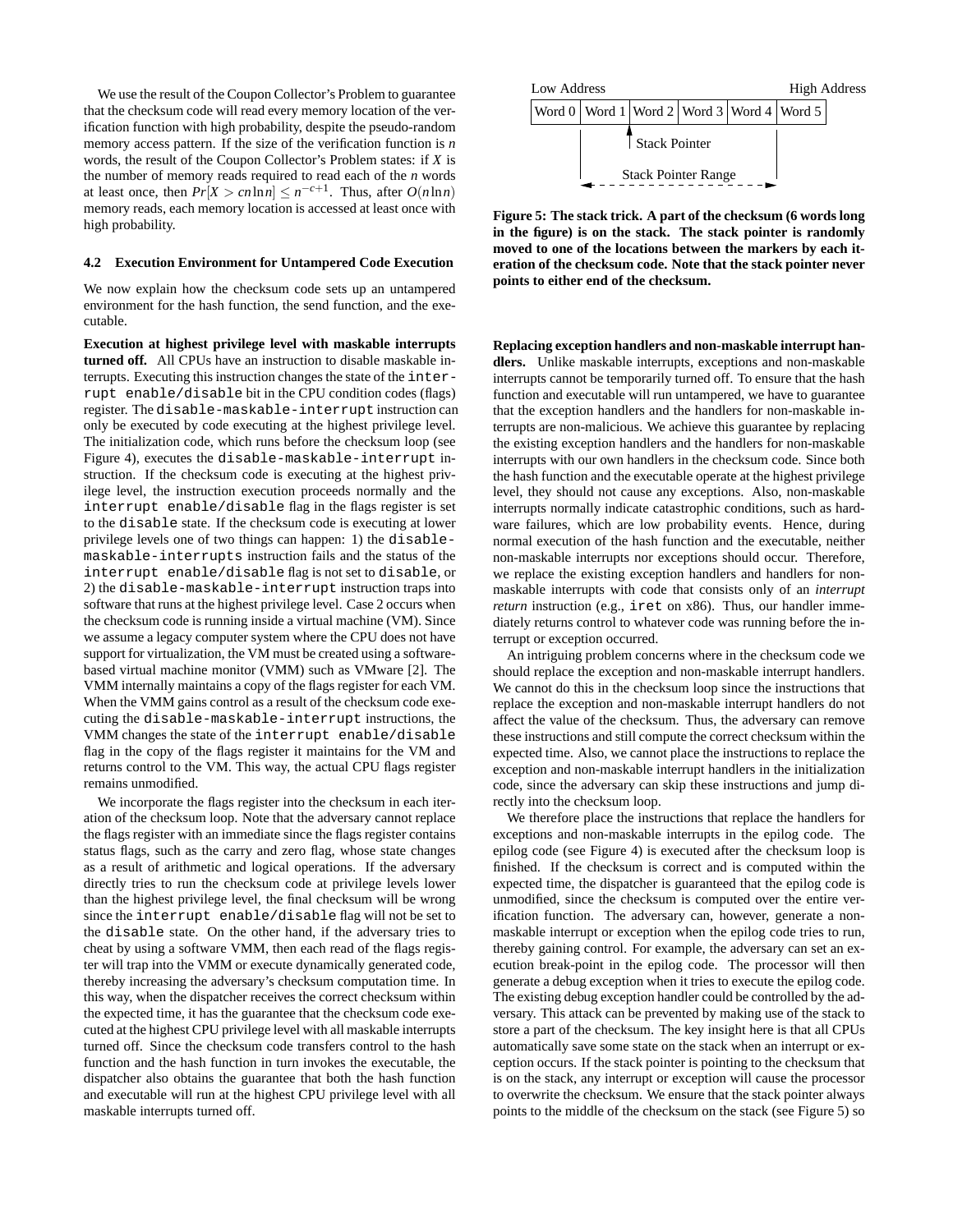that part of the checksum will always be overwritten regardless of whether the stack grows up or down in memory.

Each iteration of the checksum loop randomly picks a word of the stack-based checksum for updating. It does this by moving the stack pointer to a random location within the checksum on the stack, taking care to ensure that the stack pointer is never at either end of the checksum (see Figure 5). The new value of the stack pointer is generated using the current value of the checksum and the current value of the stack pointer, thereby preventing the adversary from predicting its value in advance.

The epilog code runs before the send function, which sends the checksum back to the dispatcher. Thereby, a valid piece of checksum is still on the stack when the epilog code executes. Thus, the adversary cannot use a non-maskable interrupt or exception to prevent the epilog code from running without destroying a part of the checksum. Once the epilog code finishes running, all the exception handlers and the handlers for non-maskable interrupts will have been replaced. In this manner, the dispatcher obtains the guarantee that any code that runs as a result of an exception or a non-maskable interrupt will be non-malicious.

# **5 CHECKSUM CODE IMPLEMENTATION ON THE NETBURST MICROARCHITECTURE**

In this section we describe our implementation of the checksum code on an Intel Pentium IV Xeon processor with EM64T extensions. First, we briefly describe the Netburst microarchitecture, which is implemented by all Intel Pentium IV processors, and the EM64T extensions. Next, we describe how we implement the checksum code on the Intel x86 architecture. Section 5.3 shows the results of our experiments measuring the time overhead of the different attacks. Finally, in Section 5.4 we discuss some points related to the practical deployment of Pioneer and extensions to the current implementation of Pioneer.

### **5.1 The Netburst Microarchitecture and EM64T Extensions**

In this section, we present a simplified overview of the Intel Netburst microarchitecture that is implemented in the Pentium IV family of CPUs. We also describe the EM64T extensions that add support for 64-bit addresses and data to the 32-bit x86 architecture.

Figure 6 shows a simplified view of the front-end and execution units in the Netburst architecture. The figure and our subsequent description are based on a description of the Netburst microarchitecture by Boggs et al. [7].

The instruction decoder in Pentium IV CPUs can only decode one instruction every clock cycle. To prevent the instruction decoder from creating a performance bottleneck, the Netburst microarchitecture uses a trace cache instead of a regular L1 instructions cache. The trace cache holds decoded x86 instructions in the form of *µ*ops. *µ*ops are RISC-style instructions that are generated by the instruction decoder when it decodes the x86 instructions. Every x86 instruction breaks down into one or more dependent *µ*ops. The trace cache can hold up to 12000 *µ*ops and can issue up to three *µ*ops to the execution core per clock cycle. Thus, the Netburst microarchitecture is a 3-way issue superscalar microarchitecture.

The Netburst microarchitecture employs seven execution units. The load and store units have dedicated Arithmetic Logic Units (ALU) called Address Generation Units (AGU) to generate addresses for memory access. Two double-speed integer ALUs execute two *µ*ops every clock cycle. The double speed ALUs handle simple arithmetic operations like add, subtract and logical operations.



**Figure 6: The Intel Netburst Microarchitecture. The execution units are LU: Load Unit; SU: Store Unit; AGU: Address Generation Unit; 2xALU: Double-speed Integer ALUs that execute two** *µ***ops each per cycle; ALU: Complex Integer ALU; FP: Floating Point, MMX, and SSE unit.**

The L1-data cache is 16KB in size, 8-way set associative and has a 64 byte line size. The L2 cache is unified (holds both instructions and data). Its size varies depending on the processor family. The L2 cache is 8 way set associative and has a 64 byte line size.

The EM64T extensions add support for a 64-bit address space and 64-bit operands to the 32-bit x86 architecture. The general purpose registers are all extended to 64 bits and eight new general purpose registers are added by the EM64T extensions. In addition, a feature called segmentation<sup>2</sup> allows a process to divide up its data segment into multiple logical address spaces called *segments*. Two special CPU registers (fs and gs) hold pointers to segment descriptors that provide the base address and the size of a segment as well as segment access rights. To refer to data in a particular segment, the process annotates the pointer to the data with the segment register that contains the pointer to the descriptor of the segment. The processor adds the base address of the segment to the pointer to generate the full address of the reference. Thus,  $fs:0000$  would refer to the first byte of the segment whose descriptor is pointed to by fs.

#### **5.2 Implementation of Pioneer on x86**

We now discuss how we implement the checksum code so that it has all the properties we describe in Section 4.1. Then we describe how the checksum code sets up the execution environment described in Section 4.2 on the x86 architecture.

Every iteration of the checksum code performs these five actions: 1) deriving the next pseudo-random number from the T-function, 2) reading the memory word for checksum computation, 3) updating the checksum, 4) rotating the checksum using a rotate instruction, and 5) updating some program state such as the data pointer. Except for reading the CPU state and our defense against the memory copy attack, all properties are implemented on the x86 architecture exactly as we describe in Section 4.1. Below, we describe the techniques we employ to obtain the CPU state on the x86 architecture. We also describe how we design our defense against the memory copy attacks.

**CPU state inputs.** The CPU state inputs, namely the Program Counter (PC) and the data pointer, are included in the checksum to detect the three memory copy attacks. On the x86 architecture with EM64T extensions, the PC cannot be used as an operand for

<sup>&</sup>lt;sup>2</sup>Unlike the IA32 architecture, the EM64T extensions do not use code or stack segments. So, the cs and ss segment registers are ignored by the processor. Also, the ds and es segment registers are not used by the processor for accessing data segments.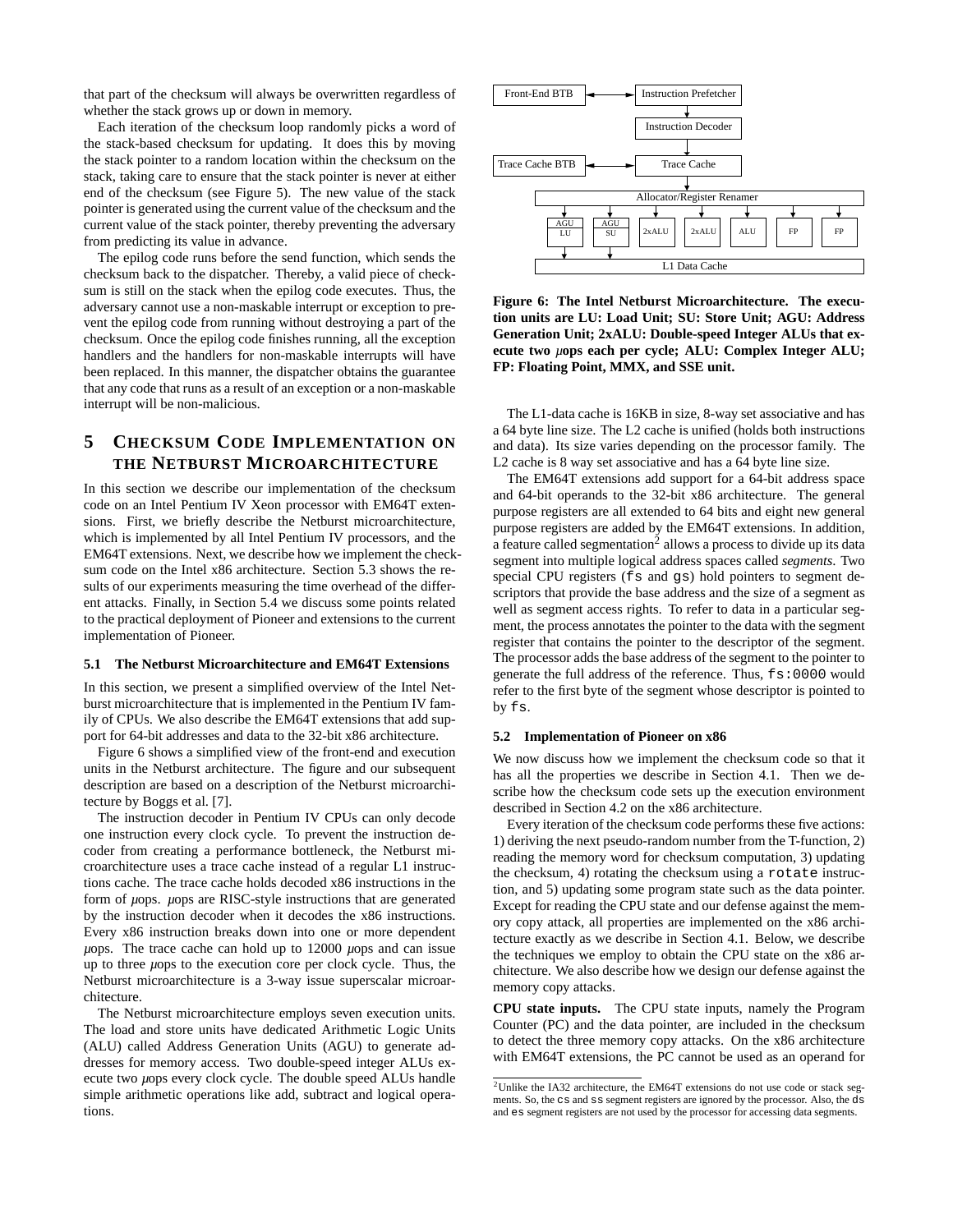any instruction other than the lea instruction. So, if we want to include the value of the PC in the checksum, the fastest way to do it is to use the following two instructions: first, the lea instruction moves the current value of PC into a general purpose register, and next, we incorporate the value in the general purpose register into the checksum. Since the value of the PC is known in advance, the adversary can directly incorporate the corresponding value into the checksum as an immediate. Doing so makes the adversary's checksum computation faster since it does not need the lea instruction. Hence, on the x86 platform we cannot directly include the PC in the checksum.

Instead of directly including the PC in the checksum, we construct the checksum code so that correctness of the checksum depends on executing a sequence of absolute jumps. By including the jump target of each jump into the checksum, we indirectly access the value of the PC.



# **Figure 7: Structure of the checksum code. There are 4 code blocks. Each block is 128 bytes in size. The arrows show one possible sequence of control transfers between the blocks.**

As Figure 7 shows, we construct the checksum code as a sequence of four code blocks. Each code block generates the absolute address of the entry point of any of the four code blocks using the current value of the checksum as a parameter. Both the code block we are jumping from and the code block we are jumping to incorporate the jump address in the checksum. The last instruction of code block jumps to the absolute address that was generated earlier.

All of the code blocks execute the same set of instructions to update the checksum but have a different ordering of the instructions. Since the checksum function is strongly ordered, the final value of the checksum depends on executing the checksum code blocks in the correct sequence, which is determined by the sequence of jumps between the blocks.

The checksum code blocks are contiguously placed in memory. Each block is 128 bytes in size. The blocks are aligned in memory so that the first instruction of each block is at an address that is a multiple of 128. This simplifies the jump target address generation since the jump targets can be generated by appropriately masking the current value of the checksum.

**Memory copy attacks.** Memory copy attacks are the most difficult attacks to defend against on the x86 architecture, mainly for of three reasons: 1) the adversary can use segmentation to have the processor automatically add a displacement to the data pointer without incurring a time overhead; 2) the adversary can utilize memory addressing with an immediate or register displacement,

without incurring a time overhead because of the presence of dedicated AGUs in the load and the store execution units; and 3) the PC cannot be used like a general purpose register in instructions, which limits our flexibility in designing defenses for the memory copy attacks.

We now describe how the adversary can implement the three memory copy attacks on the x86 architecture and how we construct the checksum code so that the memory copy attacks increase the adversary's checksum computation time.

In the first memory copy attack shown in Figure 3(b), the adversary runs a modified checksum code from the correct memory location and computes the checksum over a copy of the unmodified verification function placed elsewhere in memory. This attack requires the adversary to add a constant displacement to the data pointer. There are two ways the adversary can do this efficiently: 1) it can annotate all instructions that use the data pointer with one of the segment registers, fs or gs, and the processor automatically adds the segment base address to the data pointer, or 2) the adversary can use an addressing mode that adds an immediate or a register value to the data pointer, and the AGU in the load execution unit will add the corresponding value to the data pointer. However, our checksum code uses all sixteen general purpose registers, so the adversary can only use an immediate to displace the data pointer.

Neither of these techniques adds any time overhead to the adversary's checksum computation. Also, both techniques retain the correct value of the data pointer. Thus, this memory copy attack cannot be detected by including the data pointer in the checksum. However, both these techniques increase the instruction length. We leverage this fact in designing our defense against this memory copy attack. The segment register annotation adds one byte to the length of any instruction that accesses memory, whereas addressing with immediate displacement increases the instruction length by the size of the immediate. Thus, in this memory copy attack, the adversary's memory reference instructions increase in length by a minimum of one byte. An instruction that reads memory without a segment register annotation or an immediate displacement is 3 bytes long on the x86 architecture with EM64T extensions. We place an instruction having a memory reference, such as add mem, reg, as the first instruction of each of the four checksum code blocks. In each checksum code block, we construct the jump target address so that, the jump lands with equal probability on either the first instruction of a checksum code block or at an offset of 3 bytes from the start of a code block. In an unmodified code block, the second instruction is at an offset of 3 bytes from the start of the block. When the adversary modifies the code blocks to do a memory copy attack, the second instruction of the block cannot begin before the 4th byte of the block. Thus, 50% of the jumps would land in the middle of the first instruction, causing the processor to generate an illegal opcode exception.

To accommodate the longer first instruction, the adversary would move its code blocks farther apart, as Figure 8 shows. The adversary can generate its jump target addresses efficiently by aligning its checksum code blocks in memory in the following way. The adversary places its code blocks on 256 byte boundaries and separates its first and second instruction by 8 bytes. Then, the adversary can generate its jump addresses by left-shifting the correct jump address by 1. We incorporate the jump address into the checksum both before and after the jump. So, the adversary has to left-shift the correct jump address by 1 before the jump instruction is executed and restore the correct jump address by right-shifting after the jump is complete. Thus, the adversary's overhead for the first memory copy attack is the execution latency of one left-shift instruction and one right-shift instruction.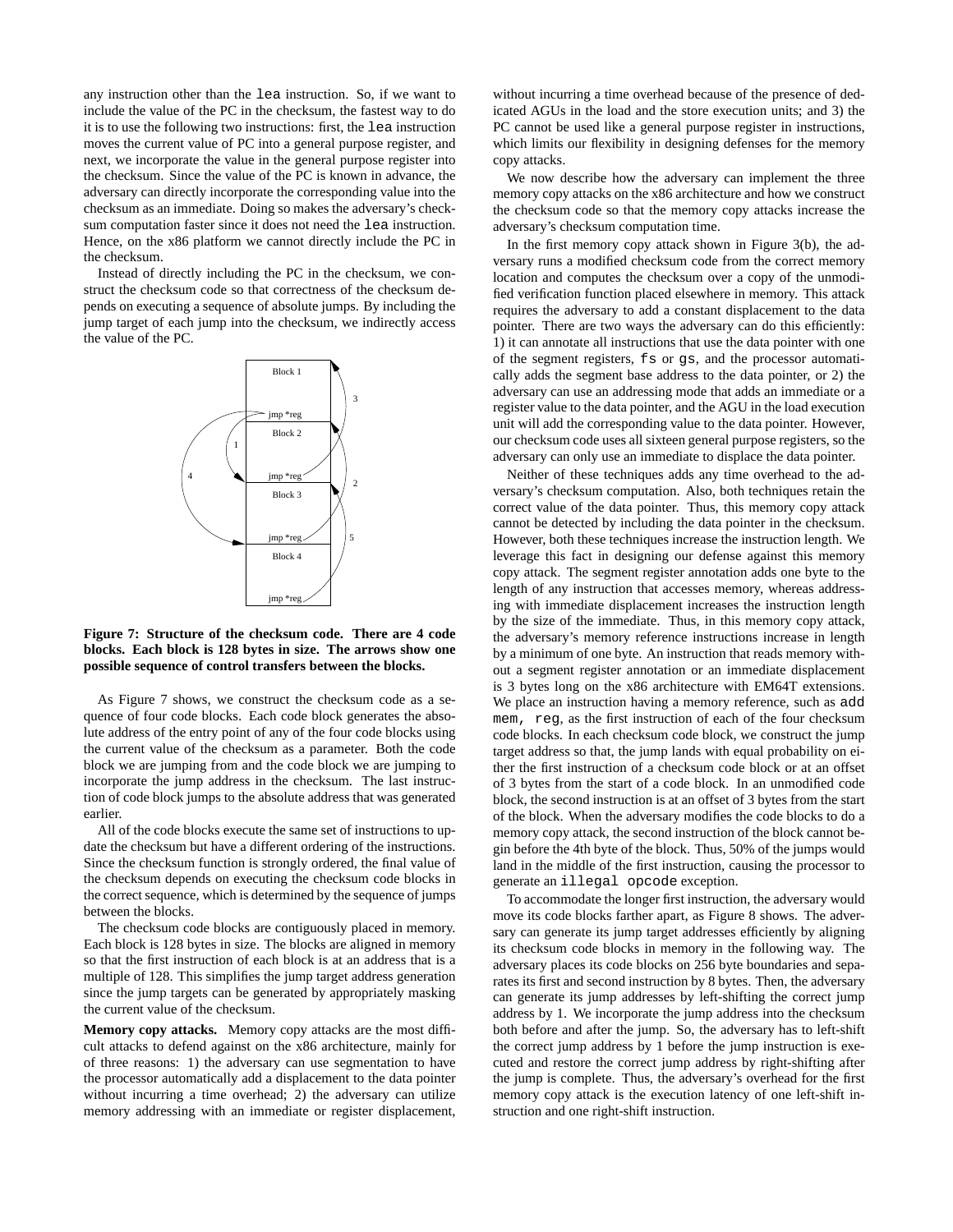

**Figure 8: Comparison of the code block lengths in the original verification function and an adversary-modified verification function. The adversary moves its code blocks in memory so that the entry points of its code blocks are at addresses that are a power of two.**

In the second memory copy attack shown in Figure  $3(c)$ , the adversary keeps the unmodified verification function at the correct memory location, but computes the checksum using a modified checksum code that runs at different memory locations. In this case, the entry points of the adversary's code blocks will be different, so the adversary would have to generate different jump addresses. Since we include the jump addresses in the checksum, the adversary would also have to generate the correct jump addresses. Hence, the adversary's checksum code blocks would be larger than 128 bytes. As before, to accommodate the larger blocks, the adversary would move its code blocks apart and align the entry points at 256 byte boundaries (Figure 8). Then, the adversary can generate its jump address by left-shifting the correct jump address and by changing one or more bits in the resulting value using a logical operation. To restore the correct jump address, the adversary has to undo the changes either by loading an immediate value or by using a right-shift by 1 and a logical operation. In any case, the adversary's time overhead for this memory copy attack is greater than the time overhead for first memory copy attack.

In the third memory copy attack shown in Figure 3(d), both the unmodified verification function and the adversary's checksum code are not present at the correct memory locations. Thus, this attack is a combination of the first and the second memory copy attacks. The adversary's time overhead for this memory copy attack is the same as the time overhead for the second memory copy attack.

**Variable instruction length.** The x86 Instruction Set Architecture (ISA) supports variable length instructions. Hence, the adversary can reduce the size of the checksum code blocks by replacing one or more instructions with shorter variants that implement the same operation with the same or shorter latency. The adversary can use the space saved in this manner to implement the memory copy attacks without its code block size exceeding 128 bytes. To prevent this attack, we carefully select the instructions used in the checksum code blocks so that they are the smallest instructions able to perform a given operation with minimum latency.

**Execution environment for untampered code execution.** In order to get the guarantee of execution at the highest privilege level with maskable interrupts turned off, the checksum code incorporates the CPU flags in the checksum. The flags register on the x86 architecture, rflags, can only be accessed if it is pushed onto the stack. Since we use to the stack to hold a part of the checksum, we need to ensure that pushing the rflags onto the stack does



**Figure 9: The layout of the stack on an x86 processor with EM64T extensions. Both checksum pieces are 8 bytes long and are aligned on 16-byte boundaries. The empty regions are also 8 bytes long. The stack pointer is assigned at random to one of the two locations SP1 or SP2.**

not overwrite the part of the checksum that is on the stack. Also, a processor with EM64T extensions always pushes the processor state starting at a 16-byte boundary on receiving interrupts or exceptions. Thus, we need to make sure that the checksum pieces on the stack are aligned on 16-byte boundaries so they will be overwritten when an interrupt or exception occurs.

Figure 9 shows the stack layout we use for x86 processors with EM64T extensions. Our stack layout has checksum pieces alternating with empty slots. All four elements are eight bytes in size. The checksum code moves the stack pointer so that the stack pointer points either to location SP1 or to location SP2. On the x86 architecture, the stack grows downwards from high addresses to low addresses. To push an item onto the stack, the processor first decrements the stack pointer and then writes the item to the memory location pointed to by the stack pointer. With EM64T extensions, pushes and pops normally operate on 8-byte data. Since the stack pointer is always initialized to either SP1 or to SP2, a push of the rflags register will always write the flags to one of the empty 8 byte regions. If an interrupt or exception were to occur, the processor would push 40 bytes of data onto the stack, thereby overwriting either checksum piece 1 or both checksum pieces.

We keep checksum pieces on the stack to prevent the adversary from getting control through an exception or a non-maskable interrupt. However, the x86 architecture has a special non-maskable interrupt called System Management Interrupt (SMI), which switches the processor into the System Management Mode (SMM). The purpose of SMM is to fix chipset bugs and for hardware control.

The SMI does not save the processor state on the stack. So, it is not possible to prevent the SMI by keeping checksum pieces on the stack. Since the SMI is a special-purpose interrupt, we assume that it never occurs when the verification function runs. During our experiments, we found this assumption to be true all the time. In Section 5.4, we discuss how we can extend the current implementation of Pioneer to handle the SMI.

**Description of verification function code.** Figure 10 shows the pseudocode of one code block of the verification function. The block performs six actions: 1) deriving the next pseudo-random value from the T-function; 2) generating the jump address, the stack pointer, and the data pointer using the current value of the checksum, 3) pushing rflags onto the stack, 4) reading a memory location containing the verification function, 5) updating the checksum using the memory read value, previous value of the checksum, the output of the T-function, the rflags register, and the jump address, and 6) rotating the checksum using the rotate instruction.

The checksum is made up of twelve 64-bit pieces, ten in the registers and two on the stack. The checksum code uses all sixteen general purpose registers.

Figure 11 shows the assembler code of one block of the verification function. The code shown is not the optimized version but a verbose version to aid readability.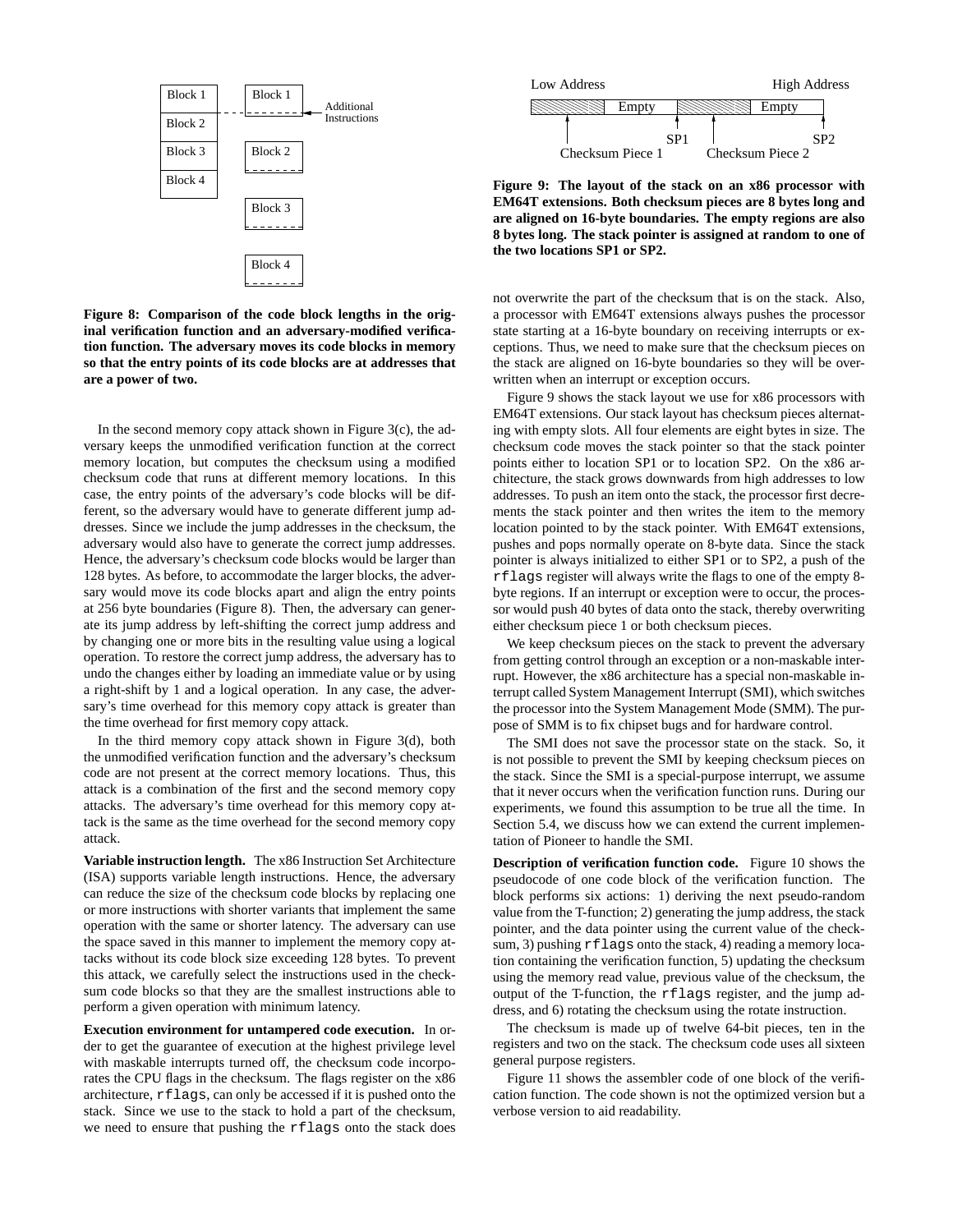//Input: *y* number of iterations of the verification procedure //Output: Checksum  $C$ , (10 segments in registers  $C_0$  to  $C_9$ ,  $\frac{1}{2}$  and 2 on stack  $C_{stk_1}$ ,  $C_{stk_2}$ , each being 64 bits) //Variables: [*code start*,*code end*] - bounds of memory address under verification // *daddr* - address of current memory access  $x - x = x$  - value of T function // *l* - counter of iterations // *r f lags* - flags register *jump\_target*[1 : 0] - determines which code block to execute // *temp* - temp register used to compute checksum *daddr* ← *code start* **for**  $l = v$  to 0 **do Checksum 1** //T function updates *x* where  $0 \le x \le 2^n$ *x* ← *x* + (*x*<sup>2</sup> ∨ 5) mod 2<sup>*n*</sup> //Read *r f lags* and incorporate into *daddr daddr* ← *daddr* +*r f lags* //Read from memory address *daddr*, calculate checksum.Let *C* be the checksum vector and *j* be the current index.  $jump\text{-}target \leftarrow not(jump\text{-}target) + loop\text{-}ctr \oplus x$ *temp* ←  $x \oplus C_{j-1}$  + *daddr*  $\oplus C_j$ **if**  $jump$   $target[1] == 0$  *and jump*  $target[0] == 0$  **then**  $C_j \leftarrow C_j + \text{mem}[\text{d} \text{addr} + 8] + \text{jump-target}$ **else**  $C_j \leftarrow C_j + \text{jump target}$ **end if** *Cj*−<sup>1</sup> ← *Cj*−<sup>1</sup> +*temp*  $\vec{C}_{\text{stk}} \leftarrow \vec{C}_{\text{stk}} \oplus \text{jump target}$  $C_{j-2}$  ←  $C_{j-2}$  +  $C_j$  $C_{j-3}$  ←  $C_{j-3}$  +  $C_{j-1}$  $C_j \leftarrow$  *rotate right* $(C_j)$ //Update *daddr* to perform pseudo-random memory traversal  $d$ *addr* ← *daddr* + *x* //Update *rsp* and jump target  $rsp[1] \leftarrow C_j[1]$  $j \leftarrow (j+1) \mod 11$  $jump\_target[8:7] \leftarrow C_j[8:7]$  $jump\_target[1:0] \leftarrow temp[0], temp[0]$ **if** *jump target*[8 : 7] = 0 **then** goto Checksum 1 **else if** *jump target*[8 : 7] = 1 **then** goto Checksum 2 **else if**  $jump\ target[8:7] = 2$  **then** goto Checksum 3 **else if** *jump target*[8 : 7] = 3 **then** goto Checksum 4 **end if Checksum 2** ... **Checksum 3** ... **Checksum 4**

... **end for**

**Figure 10: Verification Function Pseudocode**

### **5.3 Experiments and Results**

Any attack that the adversary uses has to be combined with a memory copy attack because the adversary's checksum code will be different from the correct checksum code. Hence, the memory copy attack is the attack with the lowest overhead. Of the three memory copy attacks, the first has the lowest time overhead for the adversary. Hence, we implemented two versions of the checksum code using x86 assembly: a legitimate version and a malicious version that implements the first memory copy attack (the correct code plus two extra shift instructions).

**Experimental setup.** The dispatcher is a PC with a 2.2 GHz Intel Pentium IV processor and a 3Com 3c905C network card, running Linux kernel version 2.6.11-8. The untrusted platform is a PC with a 2.8 GHz Intel Pentium IV Xeon processor with EM64T extensions and an Intel 82545GM Gigabit Ethernet Controller, running Linux kernel version 2.6.7. The dispatcher code and the verification function are implemented inside the respective network card interrupt handlers. Implementing code inside the network card interrupt handler enables both the dispatcher and the untrusted platform to

```
Assembly Instruction Explanation
//Read memory
add (rbx), r15 memory read
sub 1, ecx decrement loop counter<br>add rdi, rax x \leftarrow (x * x) OR 5 + xx \leftarrow (x * x) \textit{ OR } 5 + x//modifies jump target register rdx and rdi
xor r14, rdi<br>
add rcx, rdx<br>
rdx ← rdx + loop
                                     rdx \leftarrow rdx + \hat{i}\omega\phiadd rbx, rdi rdi ← rdi+daddr
xor rax, rdx input x (from T function)<br>xor r15, rdi rdi \leftarrow rd \oplus c_ir\ddot{di} \leftarrow r\ddot{di} \oplus c_j//modifies checksum with rdx and rdi
add rdx, r15 modify checksum C<sub>j</sub><br>add rdi, r14 modify checksum C<sub>j</sub>
add rdi, r14 modify checksum C<sub>j−1</sub> modify checksum on st modify checksum on st
xor rdx, -8(rsp) modify checksum on stack<br>xor r15, r13 C_{i-2} \leftarrow C_{i-2} \oplus C_ix \text{ or } r15, r13<br>
add r14, r12 C_{i-3} \leftarrow C_{i-3} + C_iadd r14, r12 C_{j-3} \leftarrow C_{j-3} + C_{j-1}<br>rol r15 r15 ← rotate [r15]
                                    r15 \leftarrow rotate[r15]//Pseudorandom memory access
xor rdi, rbx daddr ← daddr ⊕randombits
                                    modify daddr<br>modify daddr
or mask2, rbx
//Modify stack pointer and target jump address
                                    Modify rsp
and mask3, esp create rsp<br>or mask4, rsp create rsp
or mask4, rsp<br>and 0x180, edx
and 0x180, edx jump target \leftarrow r15<br>and 0x1, rdi rdi \leftarrow rdiAND0x1and 0x1, rdi rdi \leftarrow rdiAND0x1<br>add rdi, rdx rdx \leftarrow rdx + rdirdx \leftarrow rdx + rdi<br>shift rdi
add rdi, rdi shift rdi
                                     rdx \leftarrow rdx + rdior mask, rdx create jump target address
                                     xor rdx, r15 add jump target address into checksum
//T function updates x, at rax
                                    save value of T function
imul rax, rax x = x * x<br>or 0x5, rax x \leftarrow x * xx \leftarrow x * x \text{ OR } 5//Read flags
pushfq push rflags
\text{add (rgb)}, \text{rbx} daddr ← daddr + rflags
```
**Figure 11: Checksum Assembly Code**

jmp \*rdx *jump to 1 of the 4 blocks*

receive the Pioneer packets as early as possible. The dispatcher and the untrusted platform are on the same LAN segment.

**Empty instruction issue slots.** In Section 4.1, we mentioned that the checksum code instruction sequence has to be carefully arranged to eliminate empty instruction issue slots. The Netburst Microarchitecture issues *µops*, which are derived from decoding x86 instructions. Hence, to properly sequence the instructions, we need to know what *µ*ops are generated by the instructions we use in the checksum code. This information is not publically available. In the absence of this information, we try to sequence the instructions through trial-and-error. To detect the presence of empty instruction issue slots we place no-op instructions at different places in the code. If there are no empty instruction issue slots, placing no-op instructions should always increase the execution time of the checksum code. We found this assertion to be only partially true in our experiments. There are places in our code where no-op instructions can be placed without increasing the execution time, indicating the presence of empty instruction issue slots.

**Determining number of verification function iterations.** The adversary can try to minimize the Network Round-Trip Time (RTT) between the untrusted platform and dispatcher. Also, the adversary can pre-load its checksum code and the verification function into the CPU's L1 instruction and data caches respectively to ensure that it does not suffer any cache misses during execution. We prevent the adversary from using the time gained by these two methods to forge the checksum.

The theoretically best adversary has zero RTT and no cache misses, which is a constant gain over the execution time of the correct checksum code. We call this constant time gain as the *adversary*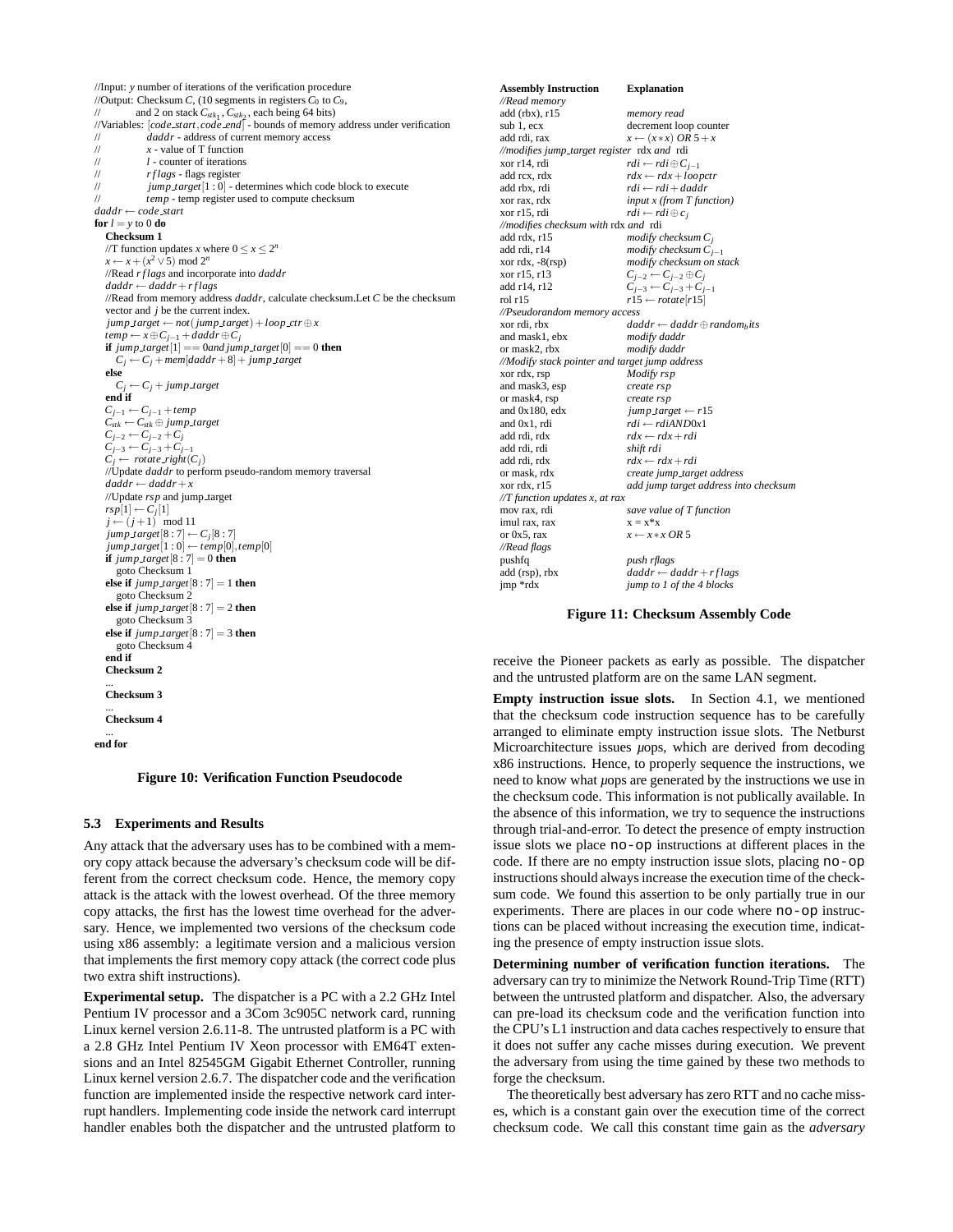*time advantage*. However, the time overhead of the adversary's checksum code increases linearly with the number of iterations of the checksum loop. Thus, the dispatcher can ask the untrusted platform to perform a sufficient number of iterations so that the adversary's time overhead is at least greater than the adversary time advantage.

The expression for the number of iterations of the checksum loop to be performed by the untrusted platform can be derived as follows. Let *c* be the clock speed of the CPU, *a* be the time advantage of the theoretically best adversary, *o* be the adversary's overhead per iteration of the checksum loop represented in CPU cycles, and *n* is the number of iterations. Then  $n > \frac{c*a}{o}$  to prevent false negatives<sup>3</sup> in the case of the theoretically best adversary.

**Experimental results.** To calculate the time advantage of the theoretically best adversary, we need to know the upper bound on the RTT and the time saved by pre-warming the caches. We determine the RTT upper bound by observing the ping latency for different hosts on our LAN segment. This gives us an RTT upper bound of 0.25ms since all ping latencies are smaller than this value. Also, we calculate the amount of time that cache prewarming saves the adversary by running the checksum code with and without pre-warming the caches and observing the running times using the CPU's rdtsc instruction. The upper bound on the cache pre-warming time is 0.0016ms. Therefore, for our experiments we fix the theoretically best adversary's time advantage to be 0.2516ms. The attack that has the least time overhead is the first memory copy attack, which has an overhead of 0.6 CPU cycles per iteration of the checksum loop. The untrusted platform has a 2.8 GHz CPU. Using these values, we determine the required number of checksum loop iterations to be 1,250,000. To prevent false positives due to RTT variations, we double the number of iterations to 2,500,000.

The dispatcher knows, *r*, the time taken by the correct checksum code to carry out 2,500,000 iterations. It also knows that the upper bound on the RTT, *rtt*. Therefore, the dispatcher considers any checksum result that is received after time  $r + rt$  to be late. This threshold is the *adversary detection threshold*.

We place the dispatcher at two different physical locations on our LAN segment. We run our experiments for 2 hours at each location. Every 2 minutes, the dispatcher sends a challenge to the untrusted platform. The untrusted platform returns a checksum computed using the correct checksum code. On receiving the response, the dispatcher sends another challenge. The untrusted platform returns a checksum computed using the adversary's checksum code, in response to this challenge. Both the dispatcher and the untrusted platform measure the time taken to compute the two checksums using the CPU's rdtsc instruction. The time measured on the untrusted platform for the adversary's checksum computation is the checksum computation time of the theoretically best adversary.

Figures 12 and 13 show the results of our experiments at the two physical locations on the LAN segment. Based on the results, we observe the following points: 1) even the running time of the theoretically best adversary is greater than the Adversary Detection Threshold, yielding a false negative rate of 0%; 2) the checksum computation time shows a very low variance, that we have a fairly deterministic runtime; 3) we observe some false positives (5 out of 60) at location 2, which we can avoid by better estimating the RTT.

We suggest two methods for RTT estimation. First, the dispatcher measures the RTT to the untrusted platform just before it sends the challenge and assumes that the RTT will not significantly



**Figure 12: Results from Location 1.**



**Figure 13: Result from Location 2.**

increase in the few tens of milliseconds between the time it measures the RTT and the time it receives the checksum packet from the untrusted platform. Second, the dispatcher can take RTT measurements at coarser time granularity, say every few seconds, and use these measurements to update its current value of the RTT.

### **5.4 Discussion**

We now discuss virtual-memory-based attacks, issues concerning the practical deployment of Pioneer, and potential extensions to the current implementation of Pioneer to achieve better properties.

**Implementing the verification function as SMM module.** The System Management Mode (SMM) is a special operating mode present on all x86 CPUs. Code running in the SMM mode runs at the highest CPU privilege level. The execution environment provided by SMM has the following properties that are useful for implementing Pioneer: 1) all interrupts, including the Non-Maskable Interrupt (NMI) and the System Management Interrupt (SMI), and all exceptions are disabled by the processor, 2) paging and virtual memory are disabled in SMM, which precludes virtual-memorybased attacks, and 3) real-mode style segmentation is used, making it easier to defend against the segmentation-based memory copy attack.

**Virtual-memory-based attacks.** There are two ways in which the adversary might use virtual memory to attack the verification func-

<sup>&</sup>lt;sup>3</sup>A false negative occurs when Pioneer claims that the untrusted platform is uncompromised when the untrusted platform is actually compromised.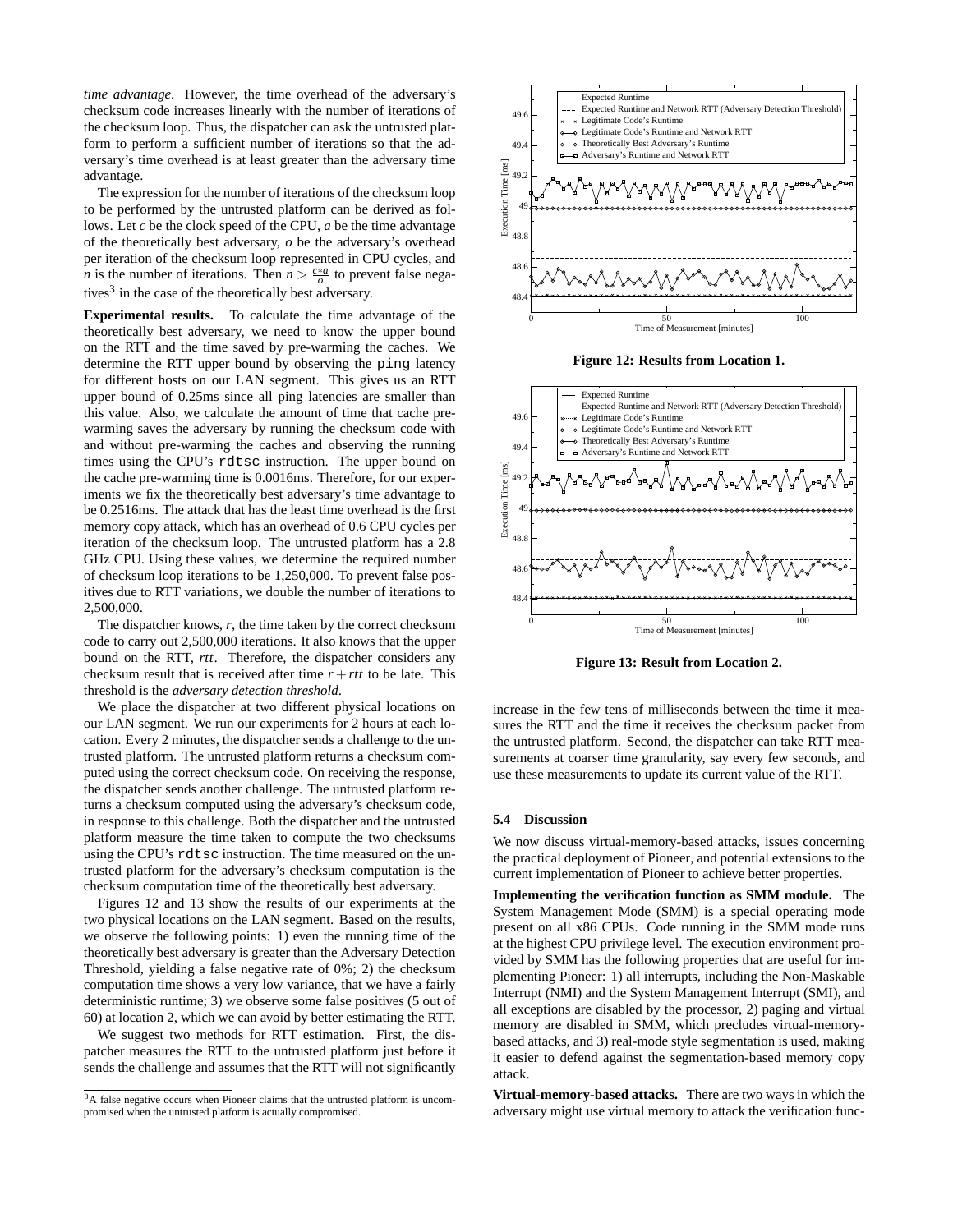tion: 1) the adversary could create memory protection exceptions by manipulating the page table entries and obtain control through the exception handler, or 2) the adversary could perform a memory copy attack by loading the instruction and data Translation Lookaside Buffer (TLB) entries that correspond to the same virtual address with different physical addresses. Since we use the stack to hold checksum pieces during checksum computation and later replace the exception handlers, the adversary cannot use memory protection exceptions to gain control.

The adversary can, however, use the CPU TLBs to perform a memory copy attack. Wurster et al. discuss how the second attack can be implemented on the UltraSparc processor [28]. Their attack can be adapted to the Intel x86 architecture in the context of Pioneer as follows: 1) the adversary loads the page table entry corresponding to the virtual address of the verification function with the address of the physical page where the adversary keeps an unmodified copy of the verification function, 2) the adversary does data accesses to virtual addresses of the verification function, thereby loading the its mapping into the CPU's D-TLB, and 3) the adversary replaces the page table entry corresponding to the virtual address of the verification function with the address of the physical page where the adversary keeps the modified checksum code is kept. When the CPU starts to execute the adversary's checksum code, it will load its I-TLB entry with the mapping the adversary set up in step 3. Thus, the CPU's I-TLB and D-TLB will have different physical addresses corresponding to the same virtual address and the adversary will be able to perform the memory copy attack.

The current implementation of Pioneer does not defend against this memory copy attack. However, a promising idea to defend against the attack is as follows. We create virtual address aliases to the physical pages contaning the verification function so that the number of aliases is greater than the number of entries in the CPU's TLB. Each iteration of the checksum code loads the PC and the data pointer with two of the virtual address aliases, selected in a pseudorandom manner. If the checksum loop performs a sufficient number of iterations so that with high probability all virtual address aliases are guaranteed to be used then the CPU will eventually evict the adversary's entry from the TLB.

The adversary can prevent its entry from being evicted from the TLB by not using all the virtual address aliases. However, in this case, the adversary will have to fake the value of the PC and the data pointer for the unused virtual address aliases. Since each iteration of the checksum code selects the virtual address aliases with which to load the PC and the data pointer in a pseudo-random manner, the adversary will have to check which aliases are used to load the PC and the data pointer in each iteration of the checksum code. This will increase the adversary's checksum computation time.

The TLB-based memory copy attack can also be prevented by implementing the verification function as an SMM module. Since the CPU uses physical addresses in SMM and all virtual memory support is disabled, the memory copy attack that uses the TLBs is not possible anymore.

**Why use Pioneer instead of trusted network boot?** In trusted network boot, the BIOS on a host fetches the boot image from a trusted server and executes the boot image. In order to provide the guarantee of verifiable code execution, trusted network boot has to assume that: 1) the host has indeed rebooted; 2) the correct boot image has indeed reached the host; and 3) the BIOS will correctly load and transfer control to the boot image. To guarantee that the BIOS cannot be modified by the adversary, the BIOS will have to stored on an immutable storage medium like Read-Only Memory (ROM). This makes it impossible to update the BIOS without physically replacing the ROM, should any vulnerability be discovered in the BIOS code.

Pioneer does not require any code to reside in immutable storage media, thereby making it easy to update. Also, Pioneer provides the property of verifiable code execution without having to reboot the untrusted platform, without having to transfer code over the network and without relying on any unverified software on the untrusted platform to transfer control to the executable.

**MMX and SSE instructions.** x86 processors provide support for Single Instruction Multiple Data (SIMD) instructions in the form of MMX and SSE technologies [13]. These instructions can simultaneously perform the same operation on multiple data items. This is faster than operating on the data items one at a time. However, the adversary cannot use the MMX or SSE instructions to speed up its checksum code, since we design the checksum code to be non-parallelizable.

**Pioneer and TCG.** A promising approach for reducing exposure to network RTT and for achieving a trusted channel to the untrusted platform is to leverage a Trusted Platform Module (TPM). The TPM could issue the challenge and time the execution of the checksum code and return the signed result and computation time to the dispatcher. However, this would require that the TPM be an active device, whereas the current generation of TPMs are passive.

**Directly computing checksum over the executable.** Why do we need a hash function? Why can the checksum code not simply compute the checksum over the executable? While this simpler approach may work in most cases, an adversary could exploit redundancy in the memory image of the executable to perform datadependent optimizations. A simple example is a executable image that contains a large area initialized to zeros, which allows the adversary to suppress memory reads to that region and also to suppress updating the checksum with the memory value read (in case of add or xor operations).

**skinit and senter.** AMD's Pacifica technology has an instruction called skinit, which can verifiably transfer control to an executable after measuring it [4]. Intel's LaGrande Technology (LT) has a similar instruction, senter [12]. Both senter and skinit also set up an execution environment in which the executable that is invoked is guaranteed to execute untampered. These instructions are used to start-up a Virtual Machine Monitor (VMM) or a Secure Kernel (SK). Both instructions rely on the TCG loadtime attestation property to guarantee that the SK or the VMM is uncompromised at start-up. However, due to the vulnerability of the SHA-1 hash function, the TCG load-time attestation property is compromised as we describe in Section 1. Hence, there is no guarantee that the SK or the VMM that is started is not malicious.

**Implementing Pioneer on other architectures.** We use the x86 architecture as our implementation platform example for the following reasons: 1) since x86 is the most widely deployed architecture today, our implementation of Pioneer on x86 can immediately be used on many legacy systems; and 2) due to requirements of backward compatibility, the x86 is a complex architecture, with a non-orthogonal ISA. Therefore, implementing Pioneer on the x86 architecture is more challenging than implementing it on RISC architectures with more orthogonal instruction sets, such as the MIPS, and the Alpha.

**Verifying the timing overhead.** Pioneer relies on the execution time of the checksum code. Therefore, the dispatcher has to know ahead of time what the correct checksum computation time should be for the untrusted platform. The checksum computation time depends on the CPU of the untrusted platform. There are two ways by which the dispatcher can find out the correct checksum computation time: 1) if the dispatcher has access to a trusted platform having the same CPU as the untrusted platform, or a CPU simulator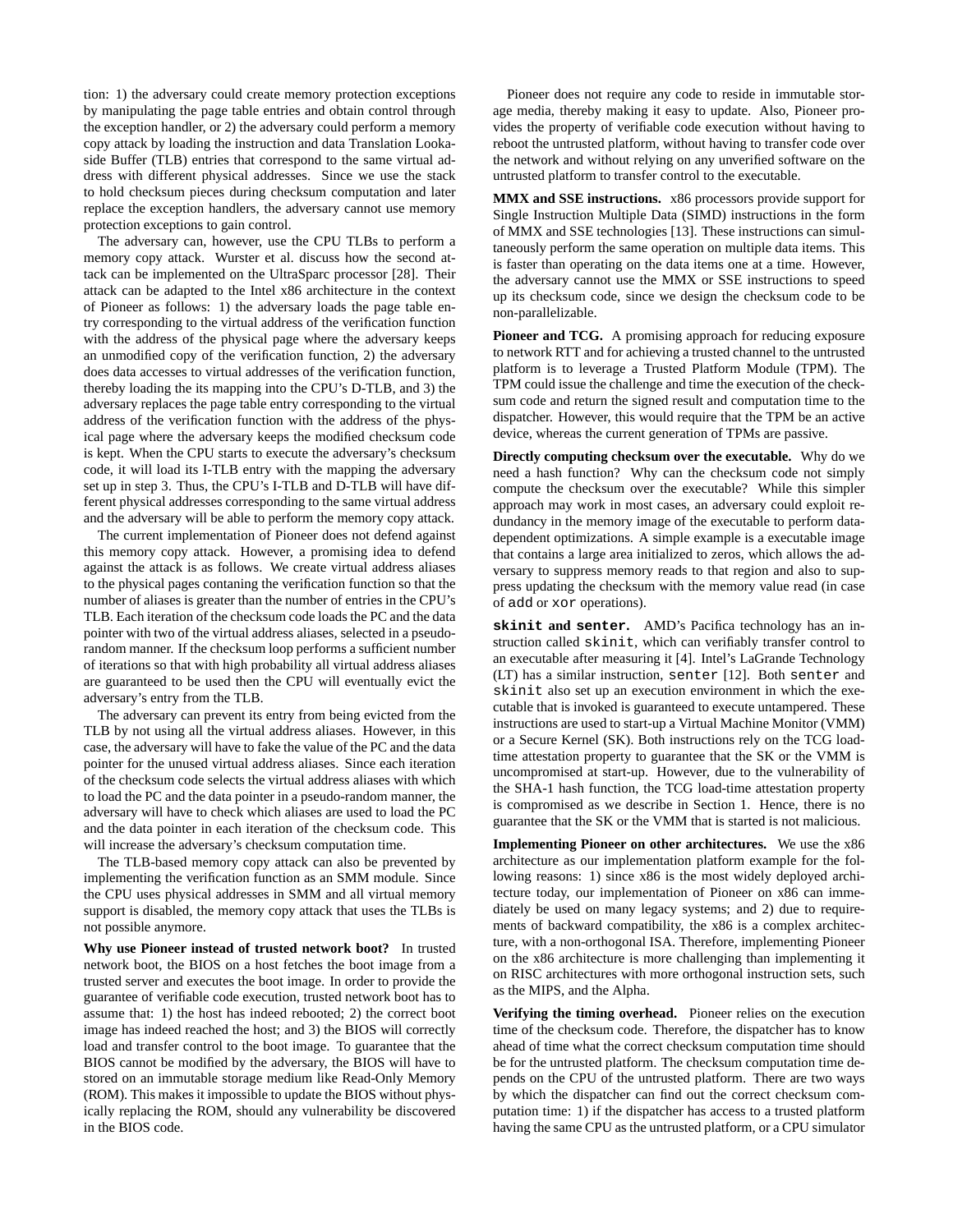for the untrusted platform, it can run experiments to get the correct execution time; or 2) we can publish the correct execution time for different CPUs on a trusted web-site.

# **6 APPLICATIONS**

In this section, we first discuss the types of applications that can leverage Pioneer to achieve security, given the assumptions we make. Then, we describe the kernel rootkit detector, the sample application we have built using Pioneer.

# **6.1 Potential Security Applications**

Pioneer can be applied to build security applications that run over networks controlled by a single administrative entity. On such networks, the network administrator could configure the network switches so that an untrusted host can only communicate with the dispatcher during the execution of Pioneer. This provides the property of message-origin-authentication while eliminating proxy attacks. Examples of networks that can be configured in this manner are corporate networks and cluster computing environments. On these networks the network administrator often needs to perform security-critical administrative tasks on untrusted hosts, such as installing security patches or detecting malware like viruses and rootkits. For such applications, the administrator has to obtain the guarantee that the tasks are executed correctly, even in the presence of malicious code on the untrusted host. This guarantee can be obtained through Pioneer.

As an example of how Pioneer could be used, we briefly discuss secure code updates. To verifiably install a code update, we can invoke the program that installs the code update using Pioneer. Pioneer can also be used to measure software on an untrusted host after a update to check if the code update has been successfully installed.

### **6.2 Kernel Rootkit Detection**

In this section, we describe how we build a kernel rootkit detector using Pioneer. Our kernel rootkit detector allows a trusted verifier to detect kernel rootkits that may be installed on an external untrusted host without relying on signatures of specific rootkits or on low-level file system scans. Sailer et al. propose to use the loadtime attestation guarantees provided by a TPM to detect rootkits when the kernel boots [20]. However, their technique cannot detect rootkits that do not make changes to the disk image of the kernel but only infect the in-memory image. Such rootkits do not survive reboots. Our rootkit detector is capable of detecting both kinds of rootkits. The only rootkit detection technique we are aware of that achieves similar properties to ours is Copilot [19]. However, unlike our rootkit detector, Copilot requires additional hardware in the form of an add-in PCI card to achieve its guarantees. Hence, it cannot be used on systems that do not have this PCI card installed. Also, our rootkit detector runs on the CPU of the untrusted host, making it immune to the dummy kernel attack that we describe in Section 7 in the context of Copilot.

**Rootkits primer.** Rootkits are software installed by an intruder on a host that allow the intruder to gain privileged access to that host, while remaining undetected [19, 29]. Rootkits can be classified into two categories: those that modify the OS kernel, and those that do not. Of the two, the second category of rootkits can be easily detected. These rootkits typically modify system binaries (e.g., ls, ps, and netstat) to hide the intruder's files, processes, network connections, etc. These rootkits can be detected by a kernel that checks the integrity of the system binaries against known good copies, e.g., by computing checksums. There are also tools like Tripwire that can be used to check the integrity of binaries [1]. These tools are invoked from read-only or write-protected media so that the tools do not get compromised.

As kernel rootkits subvert the kernel, we can no longer trust the kernel to detect such rootkits. Therefore, Copilot uses special trusted hardware (a PCI add-on card) to detect kernel rootkits. All rootkit detectors other than Copilot, including AskStrider [26], Carbonite [14] and St. Michael [9], rely on the integrity of one or more parts of the kernel. A sophisticated attacker can circumvent detection by compromising the integrity of the rootkit detector. Recently Wang et al. proposed a method to detect stealth software that try to hide files [27]. Their approach does not rely on the integrity of the kernel; however, it only applies when the stealth software makes modifications to the file system.

**Implementation.** We implement our rootkit detector on the x86\_64 version of the Linux kernel that is part of the Fedora Core 3 Linux distribution. The x86 64 version of the Linux kernel reserves the range of virtual address space above 0xffff800000000000. The kernel text segment starts at address  $0xffffffff80100000$ . The kernel text segment contains immutable binary code which remains static throughout its lifetime. Loadable Kernel Modules (LKM) occupy virtual addresses from 0xffffffff88000000 to 0xfffffffffff00000.

We build our kernel rootkit detector using a Kernel Measurement Agent (KMA). The KMA hashes the kernel image and sends the hash values to the verifier. The verifier uses Pioneer to obtain the guarantee of verifiable code execution of the KMA. Hence, the verifier knows that the hash values it receives from the untrusted host were computed correctly.

The KMA runs on the CPU at the kernel privilege level, i.e., CPL0; hence, it has access to all the kernel resources (e.g., page tables, interrupt descriptor tables, jump tables, etc.), and the processor state, and can execute privileged instructions. The KMA obtains the virtual address ranges of the kernel over which to compute the hashes by reading the *System.map* file. The following symbols are of interest to the KMA: 1) text and etext, which indicate the start and the end of the kernel code segment; 2) sys\_call\_table which is the kernel system call table; and 3) module list which is a pointer to the linked list of all loadable kernel modules (LKM) currently linked into the kernel. When the Kernel Measurement Agent (KMA) is invoked, it performs the following steps:

- 1. The KMA hashes the kernel code segment between *text* and *etext*.
- 2. The KMA reads kernel version information to check which LKMs have been loaded and hashes all the LKM code.
- 3. The KMA checks that the function pointers in the system call table only refer to the kernel code segment or to the LKM code. The KMA also verifies that the return address on the stack points back to the kernel/LKM code segment. The return address is the point in the kernel to which control returns after the KMA exits.
- 4. The KMA returns the following to the verifier: 1) the hash of the kernel code segment; 2) the kernel version information and a list indicating which kernel modules have been loaded; 3) the hash of all the LKM code; 4) a success/failure indicator stating whether the function pointer check has succeeded.
- 5. The KMA flushes processor caches, restores the register values, and finally returns to the kernel. The register values and the return address were saved on the stack when the kernel called invoked the Pioneer verification function.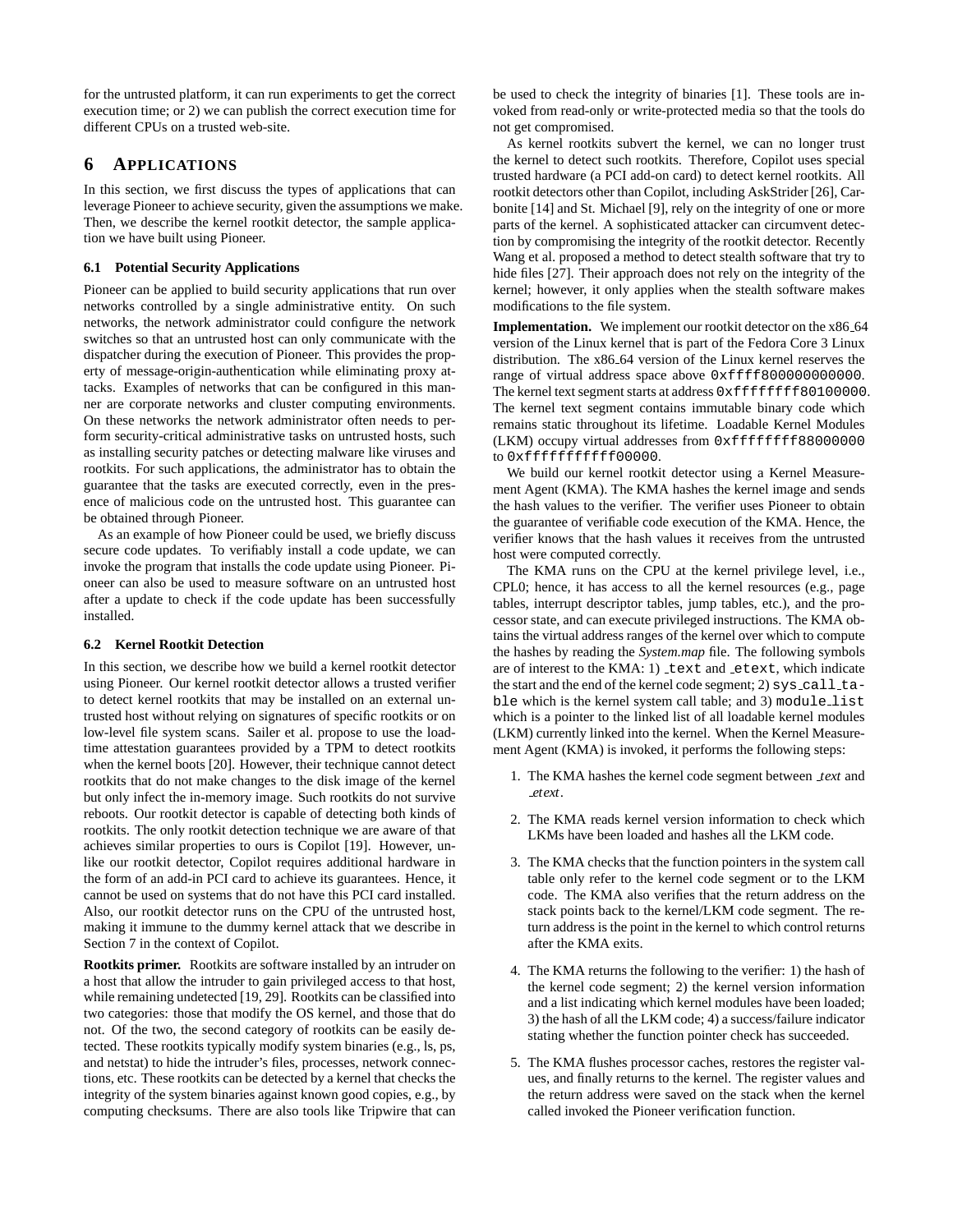We now explain how the verifier verifies the hash values returned by the untrusted platform. First, because the kernel text is immutable, it suffices for the verifier to compare the hash value of the kernel code segment to the known good hash value for the corresponding kernel version. However, the different hosts may have different LKMs installed, and so the hash value of the LKM code can vary. Therefore, the verifier needs to recompute the hash of the LKM text on the fly according to the list of installed modules reported by the KMA. The hash value reported by the KMA is then compared with the one computed by the verifier.

**Experimental results.** We implemented our rootkit detector on the Fedora Core 2 Linux distribution, using SHA-1 as the hash function. The rootkit detector ran every 5 seconds and successfully detected adore-ng-0.53, the only publically-known rootkit for the 2.6 version of the Linux kernel.

|                 | Standalone (s) | Rootkit Detect. (s) | % Overhead |
|-----------------|----------------|---------------------|------------|
| PostMark        |                | 52.99               | 1.9        |
| Bunzip2         | 21.396         | 21.713              | 1.5        |
| copy large file | 373            | 385                 | 39         |

#### **Table 1: Overhead of the Pioneer-based rootkit detector**

We monitor the performance overhead of running our rootkit detector in the background. We use three representative tasks for measurements: PostMark, bunzip2, and copying a large file. The first task, PostMark [5], is a file system benchmark that carries out transactions on small files. As a result, PostMark is a combination of I/O intensive and computationally intensive tasks. We used bunzip2 to to uncompress the Firefox source code, which is a computationally intensive task. Finally, we modeled an I/O intensive task by copying the entire /usr/src/linux directory, which totaled to 1.33 GB, from one harddrive to another. As the table above shows, all three tasks perform reasonably well in the presence of our rootkit detector.

**Discussion.** As with Copilot, one limitation of our approach is that we do not verify the integrity of data segments or CPU register values. Therefore, the following types of attacks are still possible: 1) attacks that do not modify code segments but rely merely on the injection of malicious data; 2) if the kernel code contains jump/branch instructions whose target address is not read in from the verified jump tables, the jump/branch instructions may jump to some unverified address that contains malicious code. For instance, if the jump address is read from an unverified data segment, we cannot guarantee that the jump will only reach addresses that have been verified. Also, if jump/branch target addresses are stored temporarily in the general purpose registers, it is possible to jump to an unverified code segment, after the KMA returns to the kernel since the KMA restores the CPU register values. In conclusion, Pioneer limits a kernel rootkit to be placed solely in mutable data segments; it requires any pointer to the rootkit to reside in a mutable data segment as well. These properties are similar to what Copilot achieves.

Our rootkit detection scheme does not provide backward security. A malicious kernel can uninstall itself when it receives a Pioneer challenge, and our Pioneer-based rootkit detector cannot detect bad past events. Backward security can be achieved if we combine our approach with schemes that backtrack intrusions through analyzing system event logs [17].

# **7 RELATED WORK**

In this section, we survey related work that addresses the verifiable code execution problem. We also describe the different methods of code attestation proposed in the literature and discuss how the software-based code attestation provided by Pioneer is different from other code attestation techniques.

#### **7.1 Verifiable Code Execution**

Two techniques, Cerium [8] and BIND [23], have been proposed. These use hardware extensions to the execution platform to provide a remote host with the guarantee of verifiable code execution. Cerium relies on a physically tamper-resistant CPU with an embedded public-private key pair and a *µ*-kernel that runs from the CPU cache. BIND requires that the execution platform has a TPM chip and CPU architectural enhancements similar to those found in Intel's LaGrande Technology (LT) [12] or AMD's Secure Execution Mode (SEM) [3] and Pacifica technology [4]. Unlike Pioneer, neither Cerium nor BIND can be used on legacy computing platforms. As far as we are aware, Pioneer is the only technique that attempts to provide the verifiable code execution property solely through software techniques.

#### **7.2 Code Attestation**

Code attestation can be broadly classified into hardware-based and software-based approaches. While the proposed hardware-based attestation techniques work on general purpose computing systems, to the best of our knowledge, there exists no software-based attestation technique for general purpose computing platforms.

**Hardware-based code attestation.** Sailer et al. describe a loadtime attestation technique that relies on the TPM chip standardized by the Trusted Computing Group [20]. Their technique allows a remote verifier to verify what software was loaded into the memory of a platform. However, a malicious peripheral could overwrite code that was just loaded into memory with a DMA-write, thereby breaking the load-time attestation guarantee. Also, as we discussed in Section 1, the load-time attestation property provided by the TCG standard is no longer secure since the collision resistance property of SHA-1 has been compromised. Terra uses a Trusted Virtual Machine Monitor (TVMM) to partition a tamperresistant hardware platform in multiple virtual machines (VM) that are isolated from each other [11]. CPU-based virtualization and protection are used to isolate the TVMM from the VMs and the VMs from each other. Although the authors only discuss load-time attestation using a TPM, Terra is capable of performing run-time attestation on the software stack of any of the VMs by asking the TVMM to take integrity measurements at any time. All the properties provided by Terra are based on the assumption that the TVMM is uncompromised when it is started and that it cannot be compromised subsequently. Terra uses the load-time attestation property provided by TCG to guarantee that the TVMM is uncompromised at start-up. Since this property of TCG is compromised, none of the properties of Terra hold. Even if TCG were capable of providing the load-time attestation property, the TVMM could be compromised at run-time if there are vulnerabilities in its code. In Copilot, Petroni et al. use an add-in card connected to the PCI bus to perform periodic integrity measurements of the in-memory Linux kernel image [19]. These measurements are sent to the trusted verifier through a dedicated side channel. The verifier uses the measurements to detect unauthorized modifications to the kernel memory image. The Copilot PCI card cannot access CPU-based state such as the pointer to the page table and pointers to interrupt and exception handlers. Without access to such CPU state, it is impossible for the PCI card to determine exactly what resides in the memory region that the card measures. The adversary can exploit this lack of knowledge to hide malicious code from the PCI card. For instance, the PCI card assumes that the Linux kernel code begins at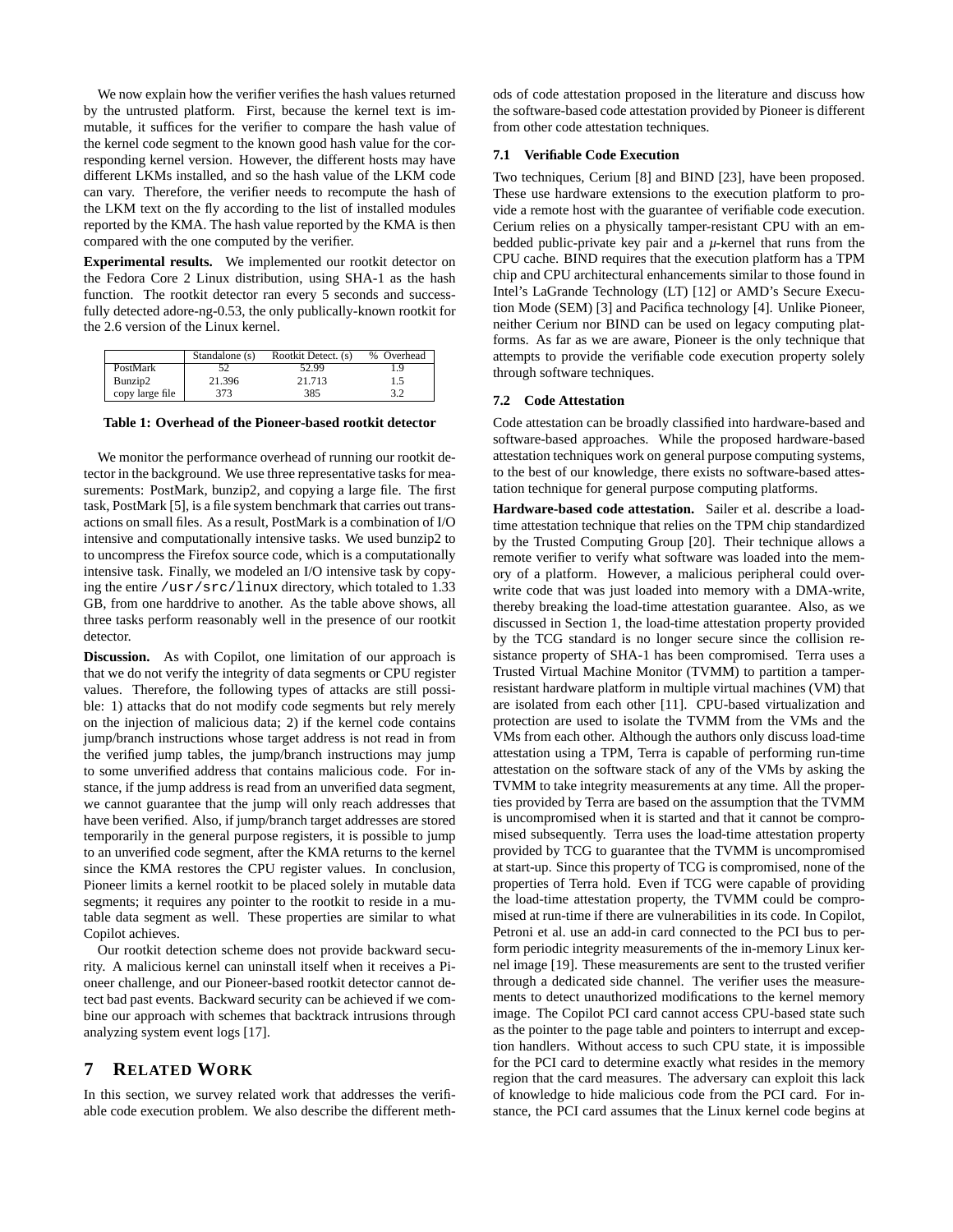virtual address 0xc0000000, since it does not have access to the CPU register that holds the pointer to the page tables. While this assumption is generally true on 32-bit systems based on the Intel x86 processor, the adversary can place a correct kernel image starting at address 0xc0000000 while in fact running a malicious kernel from another memory location. The authors of Copilot were aware of this attack [6]. It is not possible to prevent this attack without access to the CPU state. The kernel rootkit detector we build using Pioneer is able to provide properties equivalent to Copilot without the need for additional hardware. Further, because our rootkit detector has access to the CPU state, it can determine exactly which memory locations contain the kernel code and static data. This ensures that our rootkit detector measures the running kernel and not a correct copy masquerading as a running kernel. Also, if the host running Copilot has an IOMMU, the adversary can re-map the addresses to perform a data substitution attack. When the PCI card tries to read a location in the kernel, the IOMMU automatically redirects the read to a location where the adversary has stored the correct copy.

**Software-based attestation.** Genuinity is a technique proposed by Kennell and Jamieson that explores the problem of detecting the difference between a simulator-based computer system and an actual computer system [16]. Genuinity relies on the premise that simulator-based program execution is bound to be slower because a simulator has to simulate the CPU architectural state in software, in addition to simulating the program execution. A special checksum function computes a checksum over memory, while incorporating different elements of the architectural state into the checksum. By the above premise, the checksum function should run slower in a simulator than on an actual CPU. While this statement is probably true when the simulator runs on an architecturally different CPU than the one it is simulating, an adversary having an architecturally similar CPU can compute the Genuinity checksum within the alloted time while maintaining all the necessary architectural state in software. As an example, in their implementation on the x86, Kennell and Jamieson propose to use special registers, called Model Specific Registers (MSR), that hold various pieces of the architectural state like the cache and TLB miss count. The MSRs can only be read and written using the special rdmsr and wrmsr instructions. We found that these instructions have a long latency  $(\approx 300 \text{ cycles})$ . An adversary that has an x86 CPU could simulate the MSRs in software and still compute the Genuinity checksum within the alloted time, even if the CPU has a lower clock speed than what the adversary claims. Also, Shankar et al. show weaknesses in the Genuinity approach [22]. SWATT is a technique proposed by Seshadri et al. that performs attestation on embedded devices with simple CPU architectures using a software verification function [21]. Similar to Pioneer, the verification function is constructed so that any attempt to tamper with it will increase its running time. However, SWATT cannot be used in systems with complex CPUs. Also, since SWATT checks the entire memory, its running time becomes prohibitive on systems with large memories.

# **8 CONCLUSIONS AND FUTURE WORK**

We present Pioneer, which is a first step towards addressing the problem of verifiable code execution on untrusted legacy computing platforms. The current version of Pioneer leaves open research problems. We need to: 1) deriving a formal proof of the optimality of the checksum code implementation; 2) proving that an adversary cannot use mathematical methods to generate a shorter checksum function that generates the same checksum output when fed with the same input; 3) deriving a checksum function that is largely CPU architecture independent, so that it can be easily ported to different CPU architectures; and 4) increasing the time overhead for different attacks, so that it is harder for an adversary to forge the correct checksum within the expected time. There are also low-level attacks that need to be addressed: 1) the adversary could overclock the processor, making it run faster; 2) malicious peripherals, a malicious CPU in a multi-processor system or a DMA-based write could overwrite the executable code image in memory after it is checked but before it is invoked; and 3) dynamic processor clocking techniques could lead to false positives. We plan to address all these issues in our future work.

This paper shows an implementation of Pioneer on an Intel Pentium IV Xeon processor based on the Netburst Microarchitecture. The architectural complexity of Netburst Microarchitecture and the complexity of the x86 64 instruction set architecture make it challenging to design a checksum code that executes slower when the adversary tampers with it in any manner. We design a checksum code that exhausts the issue bandwidth of the Netburst microarchitecture, so that any additional instructions the adversary inserts will require extra cycles to execute.

Pioneer can be used as a new basic building block to build security applications. We have demonstrated one such application, the kernel rootkit detector, and we propose other potential applications. We hope these examples motivate other researchers to embrace Pioneer, extend it, and apply it towards building secure systems.

# **9 ACKNOWLEDGMENTS**

We gratefully acknowledge support and feedback of, and fruitful discussions with William Arbaugh, Mike Burrows, George Cox, David Durham, David Grawrock, Jon Howell, John Richardson, Dave Riss, Carlos Rozas, Stefan Savage, Dawn Song, Jesse Walker, Yi-Min Wang, and our shepherd Emin Gün Sirer. We would also like to thank the anonymous reviewers for their helpful comments and suggestions.

# **REFERENCES**

- [1] Tripwire. http://sourceforge.net/projects/ tripwire/.
- [2] VMware. http://www.vmware.com/.
- [3] AMD platform for trustworthy computing. In *WinHEC*, September 2003.
- [4] Secure virtual machine architecture reference manual. AMD Corp., May 2005.
- [5] Network Appliance. Postmark: A new file system benchmark. Available at http://www.netapp.com/techlibrary/3022.html, 2004.
- [6] W. Arbaugh. Personal communication, May 2005.
- [7] D. Boggs, A. Baktha, J. Hawkins, D. Marr, J. Miller, P. Roussel, R. Singhal, B. Toll, and K.S. Venkatraman. The microarchitecture of the Intel Pentium 4 processor on 90nm technology. *Intel Technology Journal*, 8(01), February 2004.
- [8] B. Chen and R. Morris. Certifying program execution with secure procesors. In *Proceedings of HotOS IX*, 2003.
- A. Chuvakin. Ups and downs of unix/linux host-based security solutions. *;login: The Magazine of USENIX and SAGE*, 28(2), April 2003.
- [10] Free Software Foundation. superopt finds the shortest instruction sequence for a given function. http://www.gnu.org/ directory/devel/compilers/superopt.html.
- [11] T. Garfinkel, B. Pfaff, J. Chow, M. Rosenblum, and D. Boneh. Terra: A virtual machine-based platform for trusted computing. In *In Proceedings of ACM Symposium on Operating Systems Principles (SOSP)*, 2003.
- [12] Intel Corp. *LaGrande Technology Architectural Overview*, September 2003.